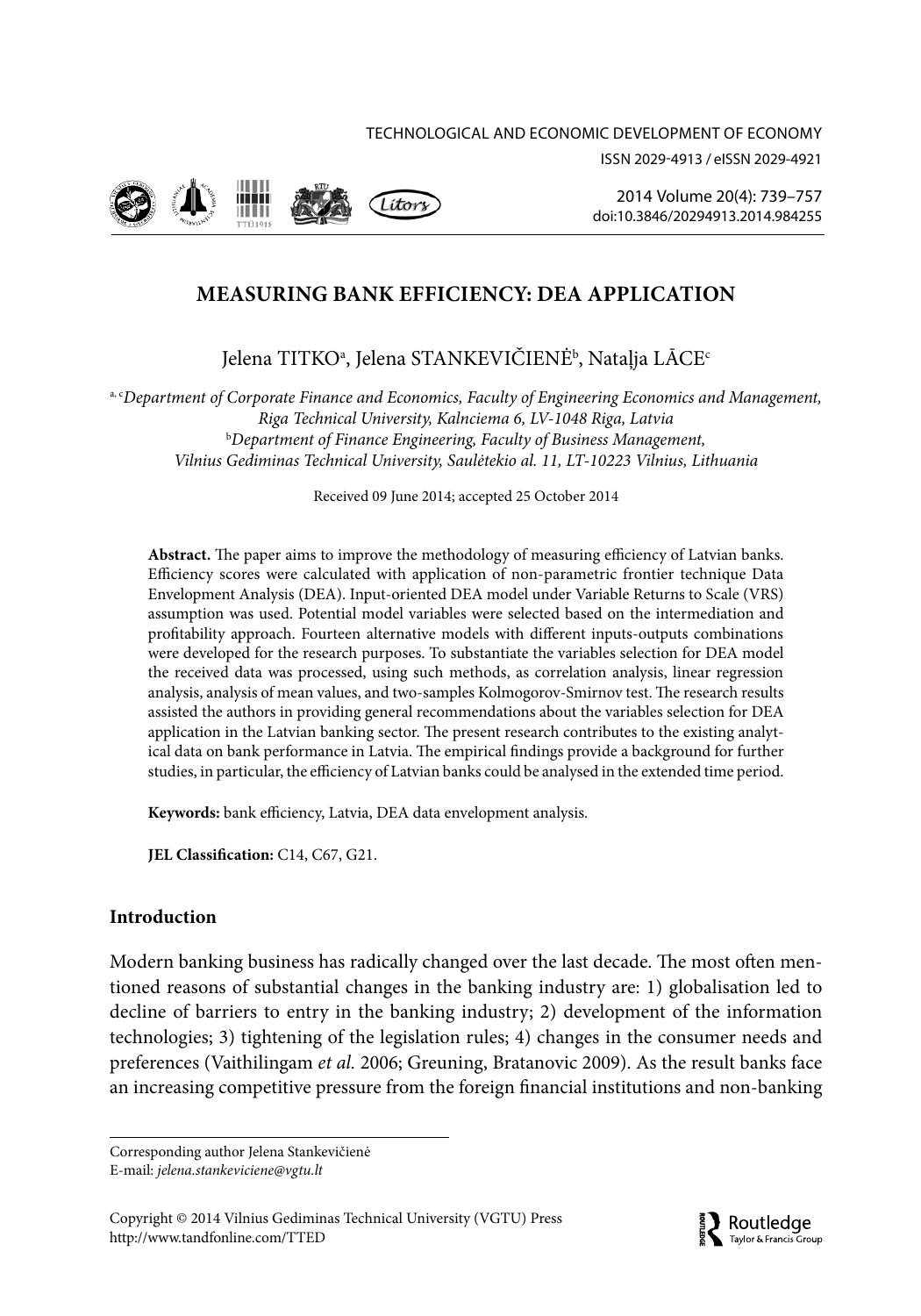financial services providers. To survive in the competitive struggle and to achieve the overwhelming goal of shareholder wealth maximization, banks are forced to extend the range of traditional banking functions. Nowadays, banks are not only intermediaries and liquidity providers, but they also act as information channels, risk managers, drivers of innovations, etc. Due to the critically important role of financial institutions in the national economy bank performance is a frequently discussed topic in an academic environment.

In turn, performance of banks is a wide concept concerning such issues, as competition, concentration, efficiency, productivity, and profitability (Bikker, Bos 2008; Heffernan 2005). The wide range of performance-related themes yielded a great diversity on the banking research agenda.

However, there is no consensus among researchers regarding the most appropriate method to measure bank efficiency. Traditional single ratios, such as return on equity, do not provide reliable results due to the complex operational environment of banks (Yang 2009). Applying ratio analysis, it is possible to examine "only a part of the organization's activities" (Arshinova 2011). Efficiency measuring techniques based on the frontier approach allow to overcome this problem by incorporation of multiple inputs and outputs.

The current paper highlights the issue of measuring efficiency performance of banks with a non-parametric frontier technique – data envelopment analysis (DEA). DEA is a widely applied technique for measuring relative efficiency of banks within the sector, making cross-country benchmarking or comparing performance of bank's branches.

A wide range of studies are devoted to the issues of DEA model misspecification (Simar, Wilson 2000; Pastor *et al.* 2002; Jenkins, Anderson 2003; Fanchon 2003; Ruggiero 2005; Adler, Yazhemsky 2010; Luo, Liang 2012; Xie *et al.* 2014). The most disputable topic is the choice of inputs and outputs, because the improper variables selection can substantially distort the results' reliability.

The analysis of literature on DEA application yielded a particularly large range of ways the model could be applied (Baležentis *et al.* 2013; Hajiagha *et al.* 2013a, 2013b, 2013c; Jaržemskienė 2012; Lee *et al.* 2012; Nazarko, Šaparauskas 2014; Wong *et al.* 2012; Zheng *et al.* 2011). The application of the model to the other managerial cases promises to reveal further potentials to improve the model. The importance of this issue for Latvian banking sector is obvious, considering the lack of relevant studies performed by the local researchers.

The goal of the paper is to substantiate the variables selection for DEA model applied in the Latvian banking sector, thus, improving the methodology of measuring efficiency of Latvian banks.

Data sample consists of financials as for the year 2012 extracted from the annual reports of 15 Latvian banks currently operating in the market. Considering the traditional nature of Latvian banking business, the authors stated the research hypothesis aimed to find arguments pro using intermediation approach for variables selection, applying DEA method in the Latvian banking sector.

*H1: Deposits and loans should be used as the key variables in DEA model to measure an efficiency of Latvian banks.*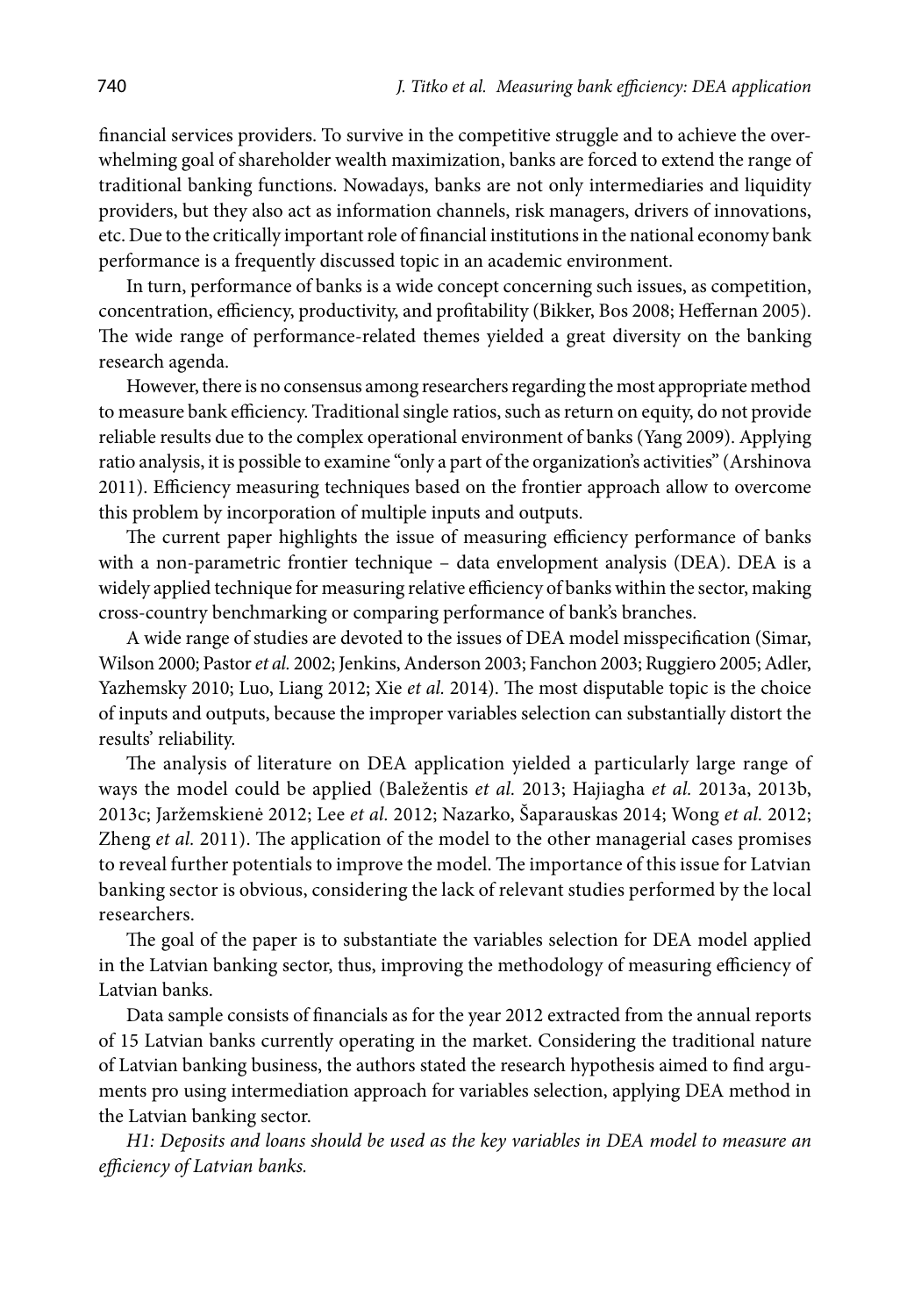To achieve the established goal and to test the research hypothesis the authors calculated relative efficiency of Latvian banks, using DEAFrontier software. Fourteen models with different combinations of variables were used for research purposes. The received data was processed with the application of SPSS software, applying such methods, as correlation analysis, linear regression analysis, analysis of mean values, and Kolmogorov-Smirnov test (KS test) for independent samples.

Due to the limited amount of studies in the field of measuring efficiency in Latvian banking sector, the results of the present research are important for analysts who are interested in applying DEA methods for banks' benchmarking. The empirical findings provide a background for further studies; in particular, the results of testing research hypotheses allow to make a reasonable choice of DEA model specification. It is planned to extend the present study, making an investigation of the dynamics of Latvian banks' efficiency over time.

#### **1. Literature review**

## **1.1. Application of data envelopment analysis in measuring bank efficiency**

Data envelopment analysis is one of the most popular methods applied in the studies on measuring efficiency of companies. The authors made a search for DEA-related papers in Scopus, EBSCO and Science Direct data bases. In the result more than 20000 of papers were found.

The number of papers is rather impressive. It indicates the fact that the issues regarding DEA application at measuring efficiency are still on the agenda and require the further investigation. DEA also is widely applied in studies on efficiency issues in banking (Arshinova 2011; Nigmonov 2010; Yang 2009; Zreika, Elkanj 2011; Pančurová, Lyócsa 2013; Ferreira 2012 and others).

However, there is very limited number of studies on bank efficiency with application frontier techniques in the new member states of the European Union, in particular in the Baltic countries. Only a few papers were found by the authors (Arshinova 2011; Eriņa, Eriņš 2013; Adamauskas, Krusinskas 2012; Titko, Jurevičiene 2014). Considering that DEA approach has been used since the early 1980's, the methodological and informational gap in studies on bank efficiency conducted by local researchers becomes apparent.

Efficiency of Latvian banks was also measured in the framework of pan-European studies (Ferreira 2012; Anayiotos *et al.* 2010; Pančurová, Lyócsa 2013). Table 1 provides the review of several scientific papers containing the results of DEA efficiency evaluation in the Latvian banking sector.

When measuring the efficiency of Latvian banks, different authors apply different specifications of DEA model. Diversity of the applied models primarily is determined by various input-output combinations. Considering that improper variable choice can substantially bias measuring results, it is important to study the impact of specific variables on the bank efficiency, using data of Latvian banks' sample.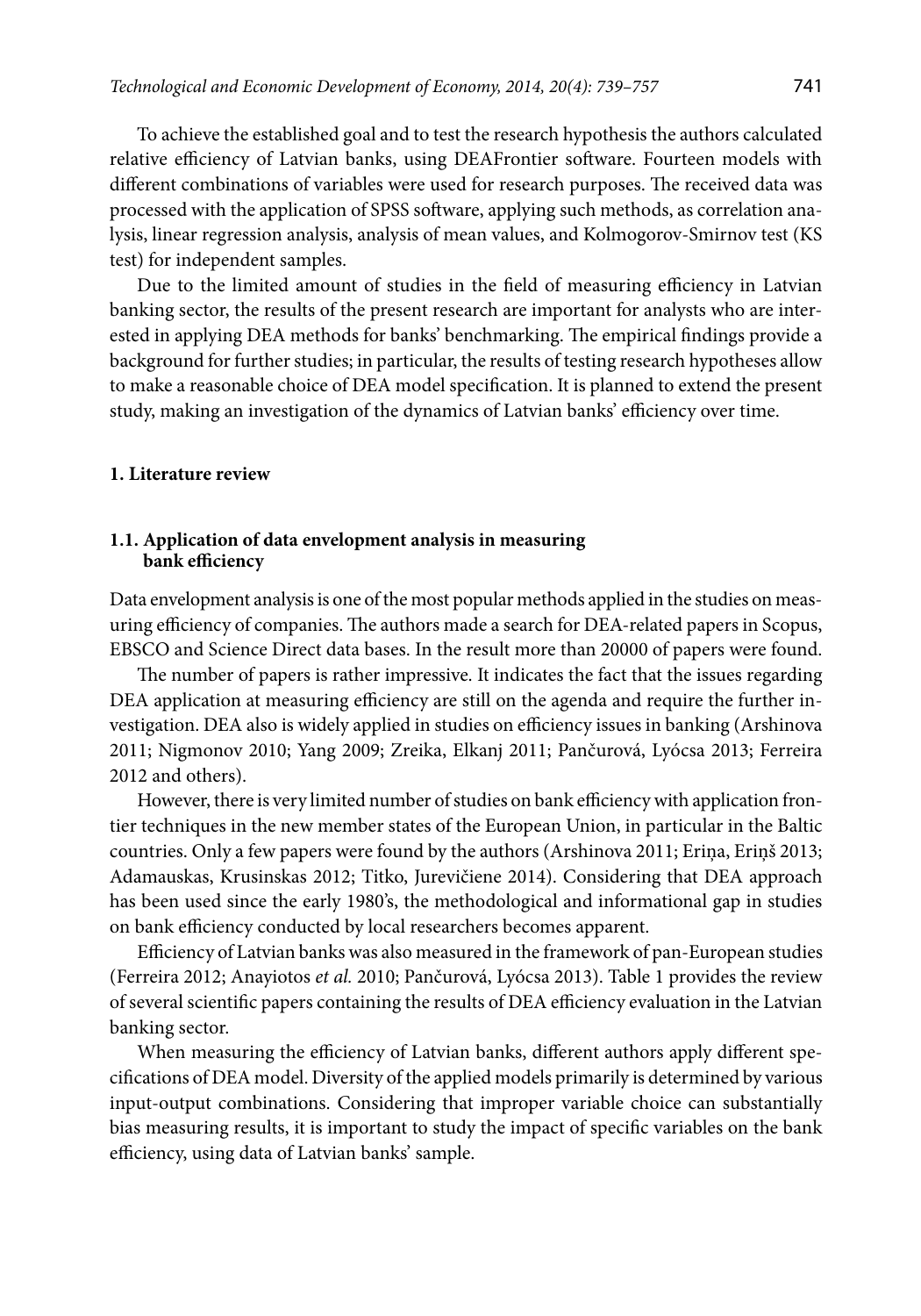| Source           | Research<br>period | DEA model specification<br>(input-output variables) | DEA efficiency   |
|------------------|--------------------|-----------------------------------------------------|------------------|
| Arshinova 2011   | 2003-2008          | Inputs - interest expense, personnel costs          | 2004: 0.769      |
|                  |                    | Ouputs – deposits                                   | 2006: 0.838      |
|                  |                    |                                                     | 2008: 0.820      |
| Pančurová,       | 2005-2008          | Inputs – Total deposits, total costs                |                  |
| Lyócsa 2013      |                    | Outputs – Loans, earning assets                     | 2005-2008: 0.376 |
| Eriņa, Eriņš     | 2006-2011          | Inputs – Labour, capital                            | 2006: 0.978      |
| 2013             |                    | Outputs – Loans, deposits                           | 2007: 0.911      |
|                  |                    |                                                     | 2008: 0.865      |
|                  |                    |                                                     | 2009: 0.943      |
|                  |                    |                                                     | 2010: 0.899      |
|                  |                    |                                                     | 2011: 0.926      |
| Ferreira 2012    | 1996-2008          | Inputs – Borrowed funds, physical capital,          | 2006: 0.839      |
|                  |                    | labour                                              | 2007: 0.721      |
|                  |                    | Outputs – Total loans, total securities,            | 2008: 0.729      |
|                  |                    | other earning assets                                |                  |
| Anayiotos et al. | 2004-2009          | Inputs - Total capital, interest expense,           |                  |
| 2010             |                    | operating expense                                   | 2004: 0.650      |
|                  |                    | Outputs - Total loans, pre-tax profit,              | 2007: 0.700      |
|                  |                    | securities                                          | 2009: 0.500      |

Table 1. DEA application for Latvian banking sector

#### **1.2. Productivity, efficiency and data envelopment analysis**

Productivity and efficiency are the two closely related concepts that are used interchangeably most often (Cooper *et al.* 2007). Productivity is expressed by the outputs-to-inputs ratio (Lovell 1993). However, the efficiency ratios seem to be more comprehensive. Daraio and Simar define it "as a distance between the quantity of input and output, and the quantity of input and output that defines a frontier, the best possible frontier for a firm in its cluster (industry)" (Daraio, Simar 2007).

The main contributors to the implementation of the analytical approach to measuring efficiency were Debreu with his coefficient of resource utilization (Debreu 1951); Koopmans with his definition of an efficient point (Koopmans 1951) and Farrell with his famous work "The Measurement of Productive Efficiency" (Farrell 1957). Farrell introduced the term "efficient production function" and showed how to measure productive efficiency in practice.

In the current paper the efficiency of Latvian banks was measured with an application of Data Envelopment Analysis (DEA). This method was proposed in 1978 (Charnes *et al.*1978) and in the academic literature it is referred to as CCR model. DEA helps to identify efficient companies and to construct efficient production frontier. DEA models measure the relative efficiency that is the efficiency of each company relative to similar companies in the sample. Thus, applying DEA in evaluating performance of a set of companies, it is possible to form two clusters: companies that comprise an efficient frontier and inefficient companies lying below the frontier.

Applying DEA model, the efficiency score is estimated as the ratio of weighted outputs to weighted inputs (Charnes *et al.*1978). Weights are selected for each variable of every analysed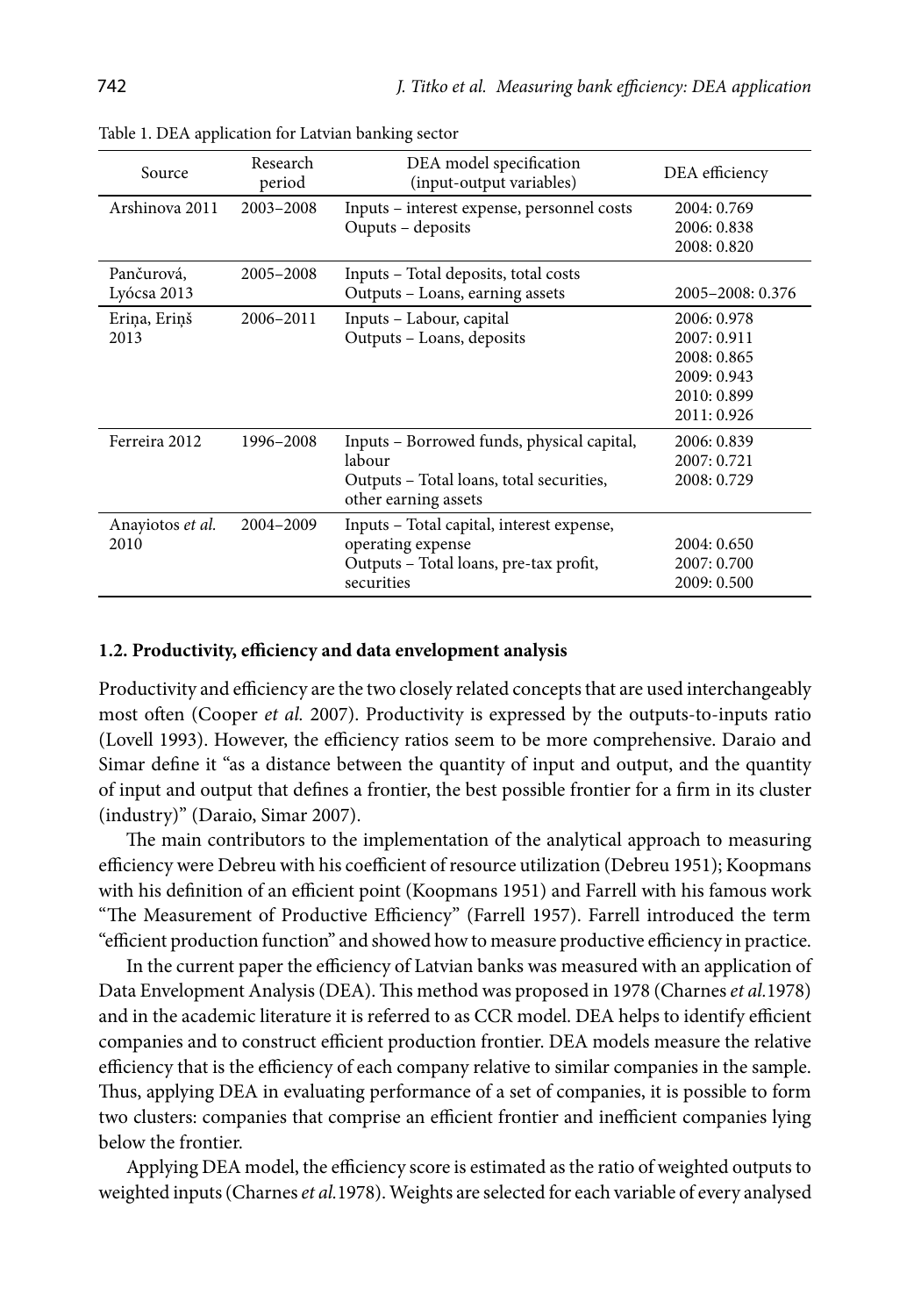unit in order to maximize its efficiency score. The efficiency rate for each unit of the reference set of *j* = 1, … , *n* companies is evaluated relative to the other set members (Charnes *et al.* 1978). The maximal efficiency score is equal to 1, and the lower values indicate relative inefficiency of the analysed objects (see Eq. 1):

$$
\text{max} h_0 = \frac{\sum_{r=1}^s u_r y_{r0}}{\sum_{i=1}^m v_i x_{i0}}; \tag{1}
$$

subject to: 
$$
\frac{\sum_{r=1}^{s} u_r y_{rj}}{\sum_{i=1}^{m} v_i x_{ij}} \le 1 \quad u_r, v_i \ge 0; \quad j = 1, ..., n.
$$

The fractional model can be transformed to a linear programming problem (see Eq. 2). It should be solved *n* times for each company in the reference set:

$$
\max h_0 \sum_{r=1}^s u_r y_{r0} ;
$$
  
subject to: 
$$
\sum_{r=1}^s u_r y_{rj} - \sum_{i=1}^m v_i x_{ij} \le 0 ;
$$

$$
\sum_{i=1}^m v_i x_{i0} = 1 \quad u_r, v_i \ge 0; \quad j = 1, ..., n.
$$
 (2)

Specification of DEA model is determined by: 1) the goal of the optimization task (cost minimization or profit maximization), 2) returns-to-scale assumption (constant returns to scale (CRS) or variable returns to scale (VRS)), and 3) specification of a conceptual approach to business that denotes a combination of model inputs and outputs.

Detailed explanations of CCR model modifications and mathematical transformations are provided, for instance, by Erkoc (Erkoc 2012).

In the studies of banking performance, the input-oriented DEA models are the most frequently used in measuring bank efficiency (Arshinova 2011; Nigmonov 2010; Yang 2009; Zreika, Ekanj 2011). The possible reason is that the bank managers have higher control over inputs rather than over outputs (Fethi, Pasiouras 2010). In the current paper input-oriented DEA is applied.

In regard to scale assumption there is no consensus between researchers. Original DEA model (CCR model) was developed under CRS assumption (Charnes *et al.*1978), by which is meant that "t times increase in inputs will result in t times increase in output" (Fethi, Pasiouras 2010). Later, the model was modified into the BCC model (Banker *et al.* 1984) that employed VRS assumption. VRS assumption implies that "equiproportionate increases in factor inputs yield a greater (or less) than equiproportionate increase in output" (Heffernan 2005). Experts point to the fact that CRS can be applied only for the companies which operate at an optimal scale (Coelli *et al.* 1998). In turn, in many industries (including banking sector) such factors, as imperfect competition or government regulations, may cause the deviation from an optimal scale (Coelli *et al.* 1998; Beccalli *et al.* 2006; Singh *et al.* 2008). Besides,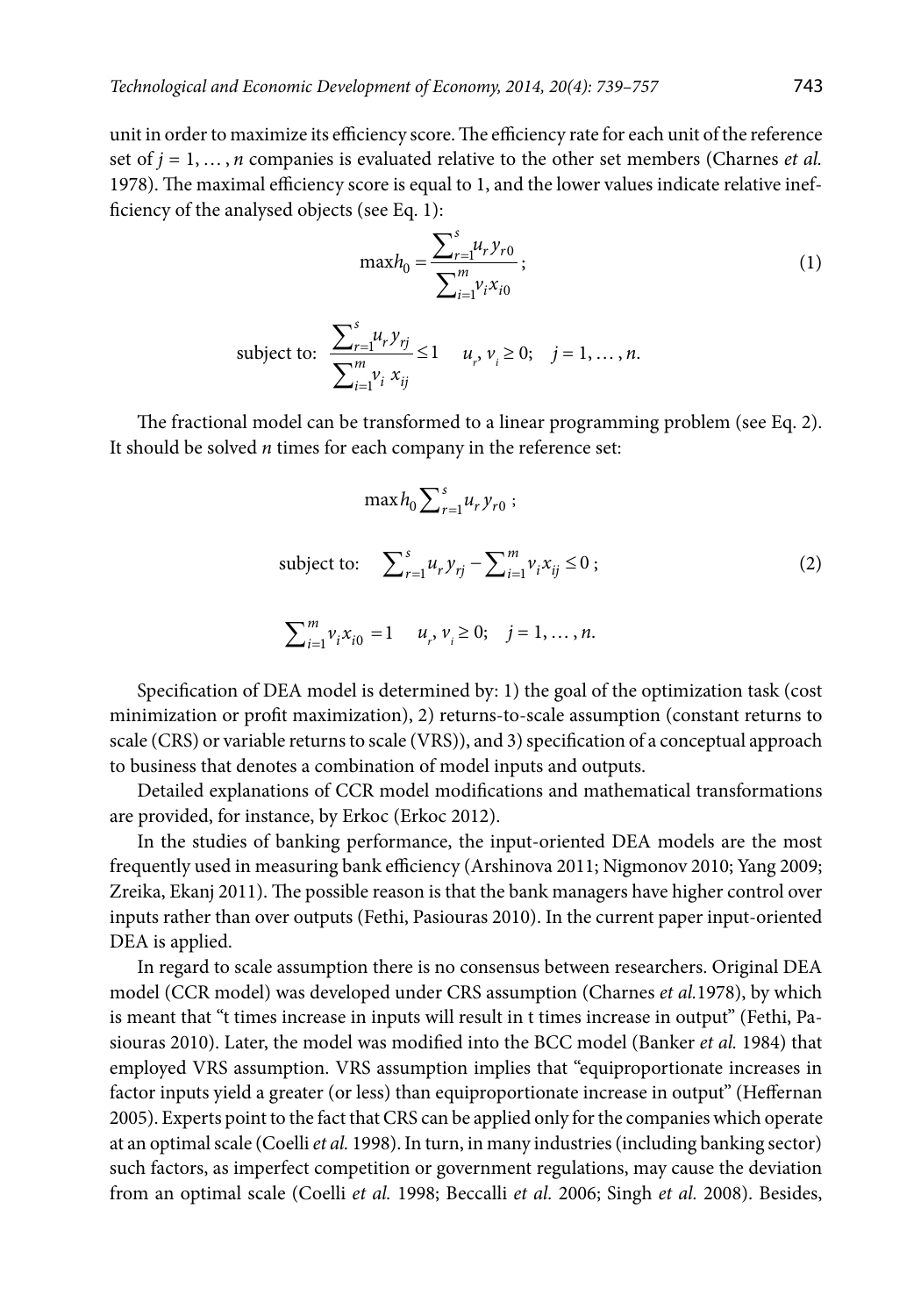VRS is considered to be more appropriate assumption for measuring efficiency in developed banking sector (McAllister, McMaus 1993; Wheelock, Wilson 1995). In the current research DEA model is applied under VRS assumption.

The most frequently discussed question in DEA-related papers is the determination of model variables, i.e., the combination of inputs and outputs. The selection primarily is based on three basic approaches to banking: intermediation approach, production approach and profitability approach. Emphasizing the intermediary role of banks, loans and securities are treated as outputs, whereas deposits, labour and capital as inputs (Sealey, Lindley 1977). Production approach assumes that banks use capital and labour to produce different kinds of banking products, in particular loans and deposits (Heffernan 2005). Profitability approach is quite similar to the production approach, but the outputs of profitability approach are more profit-oriented, such as interest income and non-interest income (Thagunna, Poudel 2013).

The analysis of DEA-related literature yielded a conclusion that basically deposits are treated as inputs, i. e. intermediation approach is prioritized (Shahooth, Battall 2006; Nigmonov 2010; Singh *et al.* 2008; Beccalli *et al.* 2006; Thagunna, Poudel 2013).

Table 2 provides the information on DEA model variables used in the latest studies on measuring bank performance.

| Source                 | Inputs                                                               | Outputs                                                               |
|------------------------|----------------------------------------------------------------------|-----------------------------------------------------------------------|
| Thagunna, Poudel 2013  | Deposits<br>Interest expense<br>Operating non-interest expense       | Total loans<br>Interest income<br>Operating non-interest income       |
| Karray, Chichti 2013   | Labour expenses<br>Fixed assets<br>Deposits and other borrowed funds | Loans<br>Other paying assets<br>Non-interest income                   |
| Hoque, Rayan 2012      | Operation income<br>Operation cost<br>Total assets<br>Deposits       | Operation profit                                                      |
| Arshinova 2011         | Interest expense<br>Personnel costs<br>Credit impairments            | Operational profit                                                    |
| Nigmonov 2010          | Operational expenses<br>Fixed assets<br>Total Deposits               | Net credits<br>Total non-interest income<br>Other non-interest income |
| Liu et al. 2009        | Personnel expenses<br>Business promotion expenses                    | Number of transactions<br>Earnings                                    |
| Shahooth, Battall 2006 | Capital<br>Capital reserves<br>Deposits                              | Investments<br>Assets                                                 |

Table 2. Combination of inputs and outputs employed in DEA models

The choice of a model specification has a significant impact on research results. Statistically rigorous methods should be applied for model variables selection. Besides, the number of the variables is quite important, because "the greater the number of variables a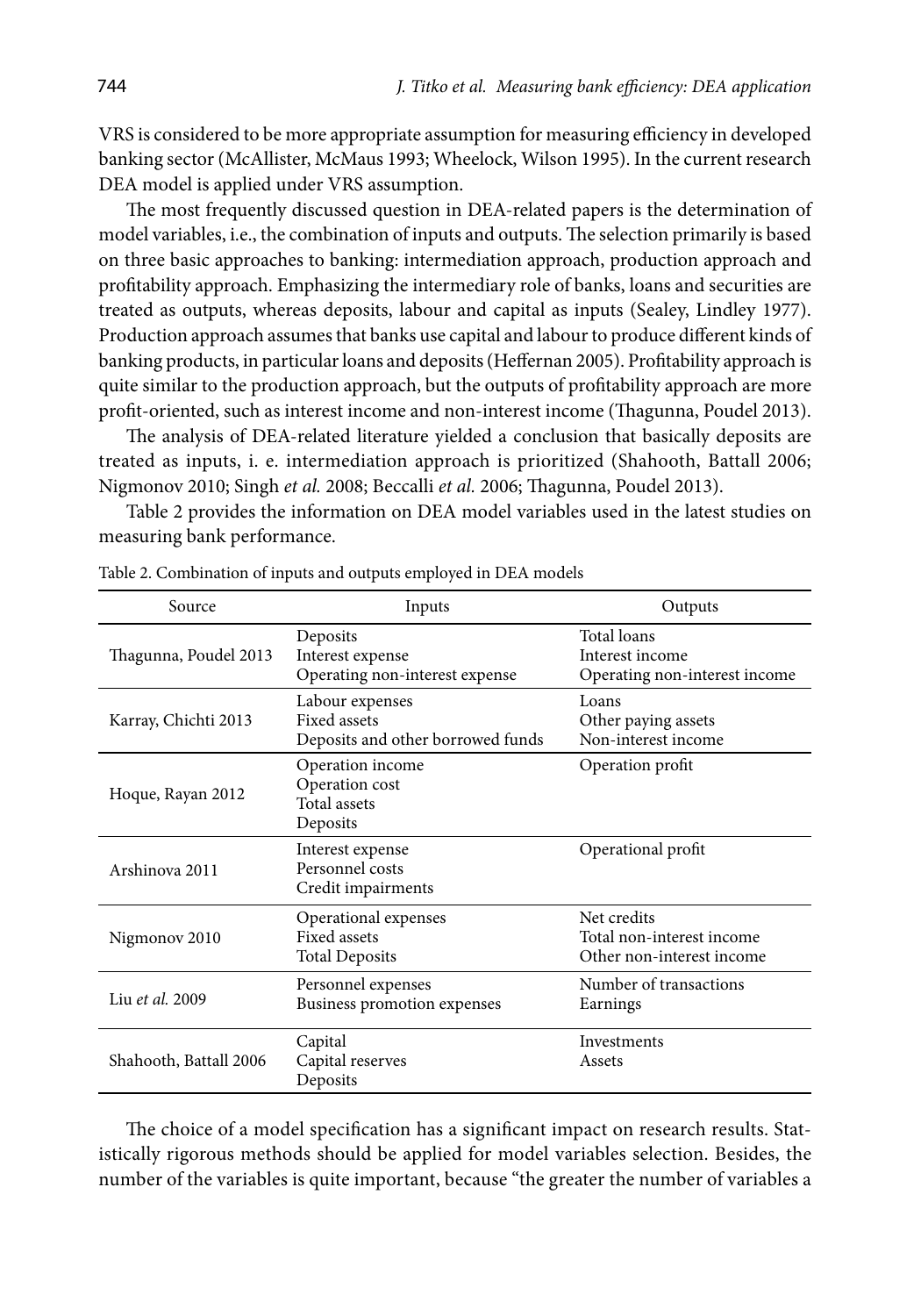DEA model has, the more efficient DMUs will be" (Xie *et al.* 2014) and, thus, the number of efficient companies increases. The researchers should apply DEA method with caution, considering industry- and country-specific factors.

## **2. Research methodology**

#### **2.1. Research environment**

Transition process to the market-oriented economy in the new member states of the European Union led to the liberalization of the financial systems and increased foreign competition. New market players mainly from Scandinavia, Russia and Ukraine entranced Latvian banking sector during the last two decades. Since 2000 the number of Latvian banks remains rather constant. In the year 2014 seventeen local banks and ten financial service providers from the European Economic Area operate in Latvia (ACBL 2014).

Latvian banking sector is highly concentrated, with the top five banks accounting for more than 60% of the sector's total assets. The largest Latvian banks in terms of assets are Swedbank (18%), SEB banka (14%), ABLV bank (11%), DNB banka (9%), Rietumu Banka (8,4%), and Citadele banka (7%). Market share of the other banks is below 3%.

Besides, banking sector in Latvia is strongly dominated by foreign investors. Over 70 percent of total contributed capital of Latvian banking system belongs to foreign financial groups and institutions. Only five banks are owned (total participation is greater than 51%) by local companies and privates: ABLV bank, Baltikums Bank, Baltic International Bank, Rietumu banka and Latvijas pasta banka. Main shareholder of Citadele Banka is the Latvian government. Shareholders of the largest Latvian banks – Swedbank and SEB banka – are Swedish Swedbank and Skandinaviska Enskilda Banken, respectively. Seven banks are owned by Russian and Ukrainian investors (FCMC 2014a).

Performance of Latvian banks, expressed by return-to-equity ratio, was negatively affected by the global financial crisis. Banking sector of the Baltic States suffered the most, comparing with the other European countries (ECB 2014).

Since 2008 five banks stopped their operations: Parex banka, Latvijas Krajbanka, Ge Money Bank, UniCredit Bank and Latvijas Hipoteku un zemes banka (Mortgage Bank). In 2008 one of the largest Latvian banks – Parex banka – collapsed and Latvian government was forced to take it over. In 2010 Parex Bank was split into a new Bank (Citadele Bank) and a Resolution Bank (Reverta). Insolvency of Latvijas Krajbanka in 2011 was caused by the collapse of its main stockholder – Lithuanian Snoras bank. Ge Money Bank collapsed in 2013 and its customers' accounts were transferred to Citadele bank. Mortgage Bank continues its operations as the state joint-stock company "Altum", commissioned by the government to provide support to specific groups of entrepreneurs and population.

At the moment, situation within the sector is stable. Since 2012 profitability ratios (ROE and ROA) are positive, cost-to-income ratio demonstrates decreasing trend. Bank concentration is 64,1% in terms of assets, 77% in terms of loans and 66,7% in terms of deposits (FCMC 2014b).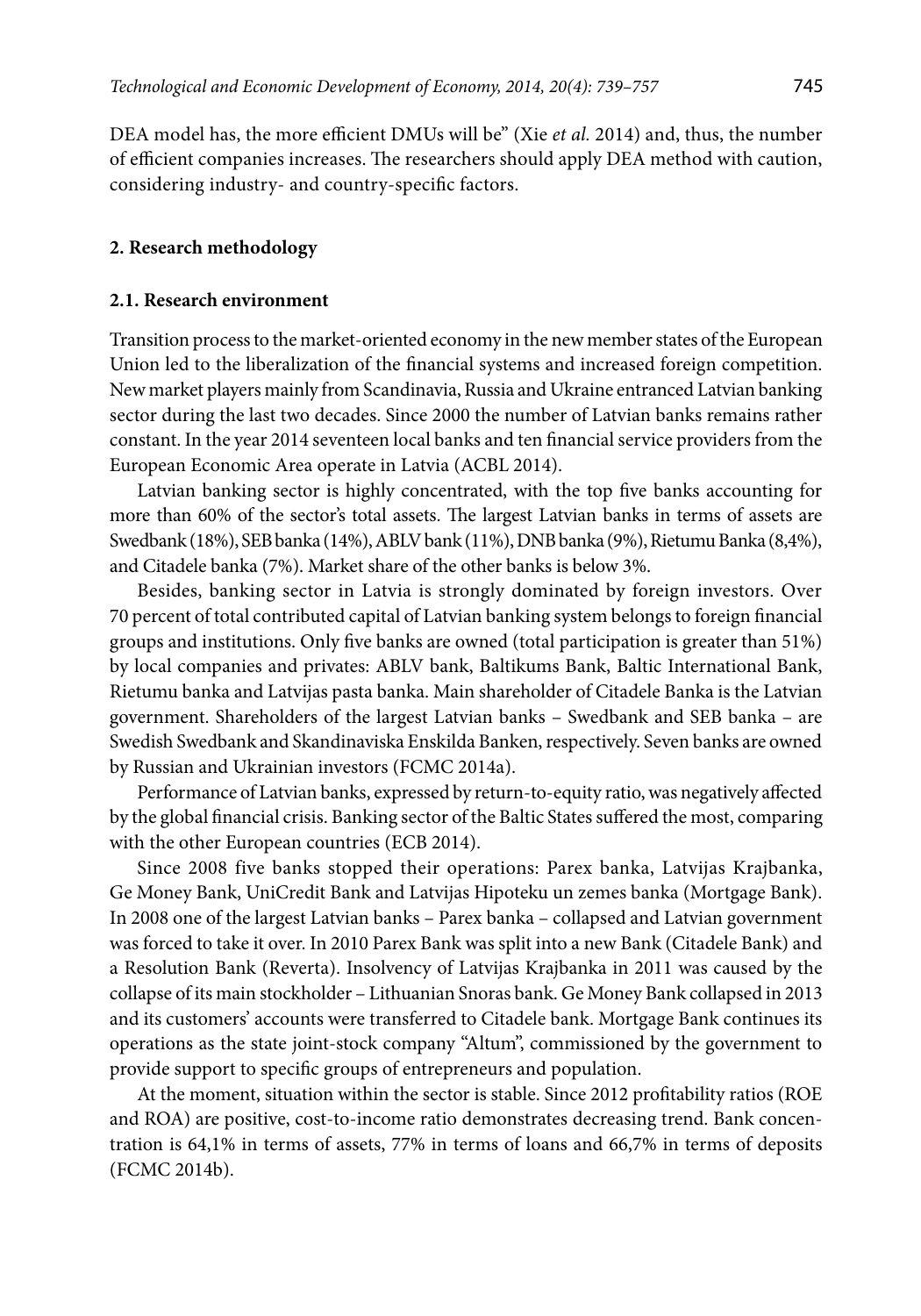Participants of Latvian banking market are considered to be very traditional ones. Key funding source for Latvian banks remains customers' deposits (62% of total banking sector's liabilities as for 2012) that are transformed primarily into customers' loans (58% of total banking sector's assets as for 2012). Only some banks are actively engaged in portfolio investments and have a substantial share of securities in their total assets (as for 2012: ABLV Bank – 25%; NORVIK BANKA – 28%; Latvijas pasta banka – 40%). In the period from 2005 to 2012 the volume of total investments in securities in the Latvian banking sector did not exceed 10% of total assets.

Thus, the main income source for Latvian banks is interest income that, in turn, primarily is compiled from interest income on loans to customers – since 2004 the share of interest income on loans to non-monetary financial institutions (non-MFIs) in total interest income has been over 70% in all the years (FCMC 2014b). It should be mentioned, however, that 2008–2009 financial crisis was followed by the significant decrease in the quality of loans of Latvian banks. Studying the relationship between the volume of loans to non-MFIs and interest income from loans to non-MFIs, it was detected that in the pre-crisis period (2004–2008) these variables perfectly correlated (Pearson's  $r = 0.806$ ), but in 2009–2012 no significant correlation was revealed ((Pearson's  $r = 0.27$ ). In regard to the variable selection process it means that, choosing the items to be treated as outputs in DEA model, external analysts should pay attention to the share of nonperforming loans in banks' balance sheet. Banks with a big share of bad loans could be overestimated, applying DEA model with output represented by volume of loans. In this case the better choice for output is the sum of interest income, net interest income or interest margin.

## **2.2. Research design**

Research sample consists of 15 commercial banks operating at the moment in the Latvian banking sector. Branches of foreign financial institutions were not included in the sample, as well as two banks from the list – Bank M2M Europe and Rigensis Bank. The latters were excluded due to the specifics of their business – they do not issue loans to non-MFIs. Data used for the analysis was extracted from the financial statements as for 2012.

The process of the development of DEA model starts with the selection of potential model variables. The most significant items from banks' balance sheet and income statement were selected initially. Besides, net interest margin was added to the list of outputs. Net interest margin is "a proxy for the income generation capacity of the intermediation function of banks" (ECB 2010). Considering that Latvian banks are engaged primarily in traditional banking activities, this measure can adequately reflect the specifics of Latvian banking business.

In the current research the authors did not consider the problem that some variables can be treated as inputs and outputs simultaneously. The restrictions to the status of variables are made: the place of the variables in the list of inputs or outputs is determined *a priori* (see Table 3).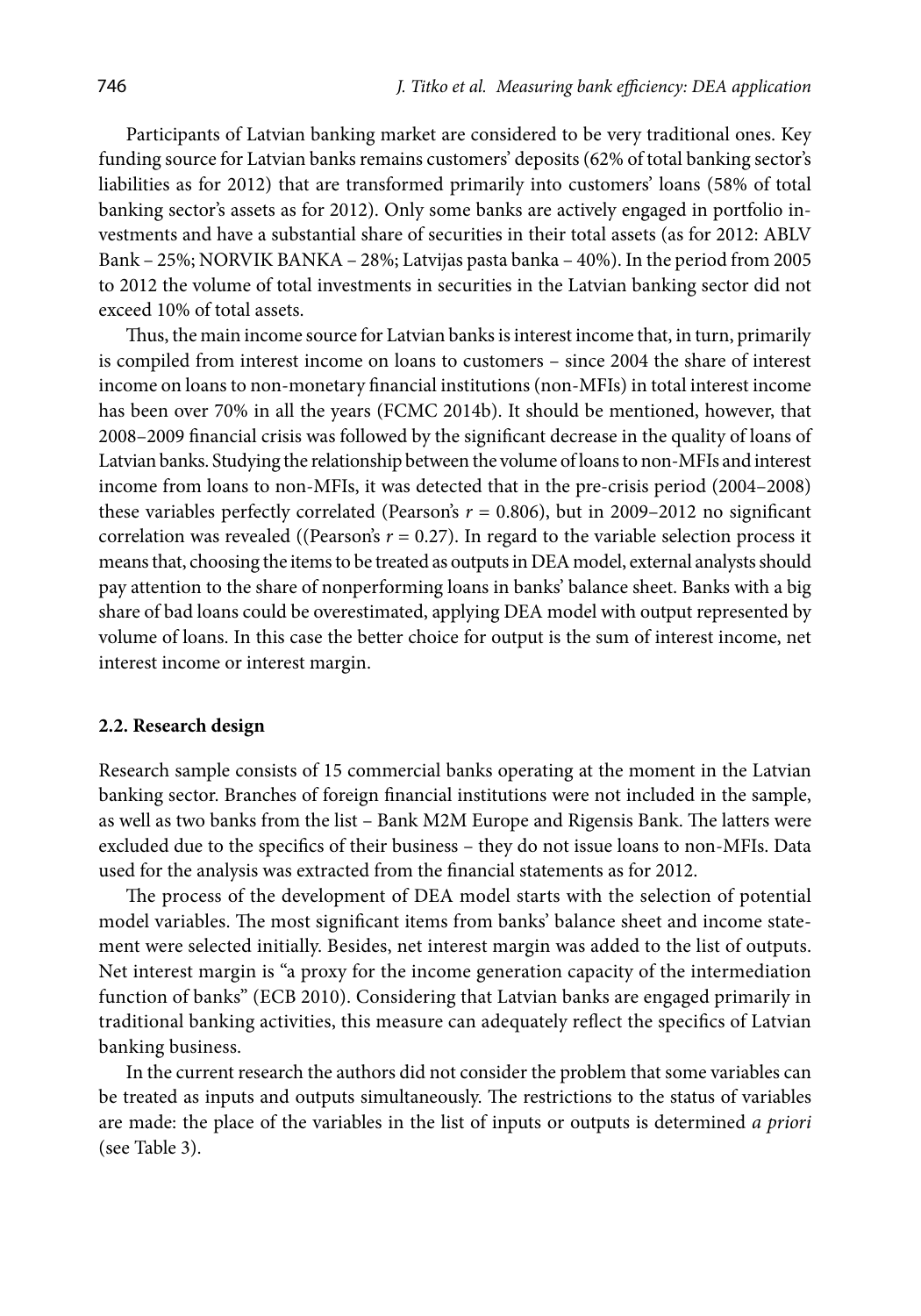|         | Inputs                              |          | Outputs             |
|---------|-------------------------------------|----------|---------------------|
| Input 1 | Deposits from customers             | Output 1 | Loans               |
| Input 2 | Balances due to credit institutions | Output 2 | Securities          |
| Input 3 | Equity                              | Output 3 | Interest income     |
| Input 4 | Interest expense                    | Output 4 | Commission income   |
| Input 5 | Commission expense                  | Output 5 | Operating profit    |
| Input 6 | Staff expense                       | Output 6 | Net interest margin |
| Input 7 | Total administrative expense        |          |                     |

Table 3. List of potential model variables

The next step is to find the appropriate variables to be included in DEA model as inputs and outputs. Many researchers discuss this issue and various methods for selection of variables were proposed (Jenkins, Anderson 2003; Fanchon 2003; Ruggiero 2005; Adler, Yazhemsky 2010; Luo, Liang 2012; Xie *et al.* 2014). The simplified method to determine relevant variables is to omit highly correlated ones from the list (Jenkins, Anderson 2003; Luo, Liang 2012).

Correlation analysis in SPSS was performed both for the set of inputs and the set of outputs to reveal highly correlated variables within the sample data. Figure 1 and Figure 2 demonstrate the received results.

|                                             |                     | Deposits<br>from | Balances due<br>to credit | Equity   | Interest | Commission | Personnel | Administrative |
|---------------------------------------------|---------------------|------------------|---------------------------|----------|----------|------------|-----------|----------------|
|                                             |                     | customers        | institutions              |          | expense  | expense    | expense   | expense        |
| Deposits from customers Pearson Correlation |                     |                  | .399                      | .789**   | $.853**$ | $.852**$   | $.935**$  | $.910**$       |
|                                             | Sig. (2-tailed)     |                  | .141                      | .000     | .000     | .000       | .000      | .000           |
|                                             | N                   | 15               | 15                        | 15       | 15       | 15         | 15        | 15             |
| Balances due to credit                      | Pearson Correlation | .399             | 1                         | $.632*$  | $.695**$ | $.640*$    | $.558*$   | $.618*$        |
| institutions                                | Sig. (2-tailed)     | .141             |                           | .011     | .004     | .010       | .031      | .014           |
|                                             | N                   | 15               | 15                        | 15       | 15       | 15         | 15        | 15             |
| Equity                                      | Pearson Correlation | .789**           | $.632*$                   | 1        | $.893**$ | $.937**$   | $.831**$  | $.887**$       |
|                                             | Sig. (2-tailed)     | .000.            | .011                      |          | .000     | .000       | .000.     | .000           |
|                                             | N                   | 15               | 15                        | 15       | 15       | 15         | 15        | 15             |
| Interest expense                            | Pearson Correlation | $.853**$         | $.695**$                  | $.893**$ | 1        | $.942**$   | $.945***$ | $.961**$       |
|                                             | Sig. (2-tailed)     | .000             | .004                      | .000     |          | .000       | .000      | .000           |
|                                             | N                   | 15               | 15                        | 15       | 15       | 15         | 15        | 15             |
| Commission expense                          | Pearson Correlation | $.852**$         | $.640*$                   | $.937**$ | $.942**$ | 1          | $.914**$  | $.954**$       |
|                                             | Sig. (2-tailed)     | .000             | .010                      | .000     | .000     |            | .000      | .000           |
|                                             | N                   | 15               | 15                        | 15       | 15       | 15         | 15        | 15             |
| Personnel expense                           | Pearson Correlation | $.935**$         | $.558*$                   | $.831**$ | $.945**$ | $.914***$  | 1         | $.972**$       |
|                                             | Sig. (2-tailed)     | .000             | .031                      | .000     | .000     | .000       |           | .000           |
|                                             | N                   | 15               | 15                        | 15       | 15       | 15         | 15        | 15             |
| Administrative expense                      | Pearson Correlation | $.910**$         | $.618*$                   | $.887**$ | $.961**$ | $.954**$   | $.972**$  |                |
|                                             | Sig. (2-tailed)     | .000             | .014                      | .000     | .000     | .000       | .000      |                |
|                                             | N                   | 15               | 15                        | 15       | 15       | 15         | 15        | 15             |

Fig. 1. Results of the correlation analysis for input variables

Correlation analysis revealed the fact that there is a strong correlation between most of the variables (\*\*correlation is significant at 0.01 level). Only two inputs are not highly correlated – *deposits from customers* and *balances due to credit institutions*. It means, in turn, that when selecting the inputs for the model we can use either each of the variables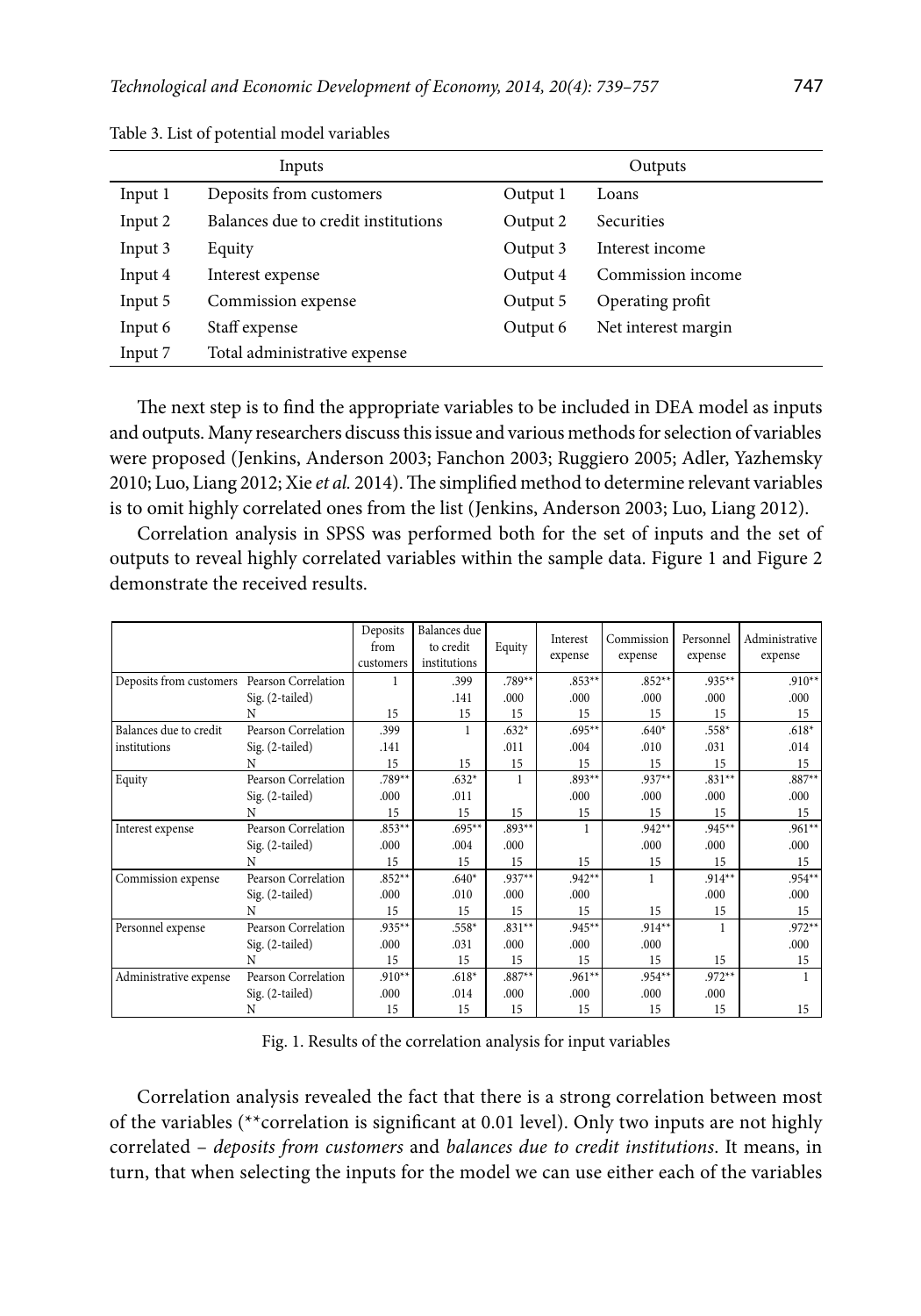|                     |                     | Interest<br>income | Commission<br>income | Operating<br>profit | Loans to<br>customers | Securities | Net interest<br>margin |
|---------------------|---------------------|--------------------|----------------------|---------------------|-----------------------|------------|------------------------|
| Interest income     | Pearson Correlation | 1                  | $.930**$             | $.969**$            | $.969**$              | .305       | .308                   |
|                     | Sig. (2-tailed)     |                    | .000                 | .000                | .000                  | .270       | .263                   |
|                     | N                   | 15                 | 15                   | 15                  | 15                    | 15         | 15                     |
| Commission income   | Pearson Correlation | $.930**$           | 1                    | $.975**$            | .865                  | .475       | .203                   |
|                     | Sig. (2-tailed)     | .000               |                      | .000                | .000                  | .073       | .468                   |
|                     | N                   | 15                 | 15                   | 15                  | 15                    | 15         | 15                     |
| Operating profit    | Pearson Correlation | $.969**$           | $.975***$            |                     | $.914**$              | .355       | .265                   |
|                     | Sig. (2-tailed)     | .000               | .000                 |                     | .000                  | .194       | .340                   |
|                     | N                   | 15                 | 15                   | 15                  | 15                    | 15         | 15                     |
| Loans to customers  | Pearson Correlation | $.969**$           | $.865**$             | $.914**$            | 1                     | .171       | .278                   |
|                     | Sig. (2-tailed)     | .000               | .000                 | .000                |                       | .543       | .316                   |
|                     | N                   | 15                 | 15                   | 15                  | 15                    | 15         | 15                     |
| Securities          | Pearson Correlation | .305               | .475                 | .355                | .171                  |            | $-.125$                |
|                     | Sig. (2-tailed)     | .270               | .073                 | .194                | .543                  |            | .658                   |
|                     | N                   | 15                 | 15                   | 15                  | 15                    | 15         | 15                     |
| Net interest margin | Pearson Correlation | .308               | .203                 | .265                | .278                  | $-.125$    |                        |
|                     | Sig. (2-tailed)     | .263               | .468                 | .340                | .316                  | .658       |                        |
|                     | N                   | 15                 | 15                   | 15                  | 15                    | 15         | 15                     |

Fig. 2. Results of the correlation analysis for output variables

separately or combine not correlated ones. Taking into account the results of the correlation analysis and considering significance (contribution to the aggregated financial result) of each variable, we selected three alternatives for DEA model input combinations: 1) *deposits from customers*, 2) *deposits from customers* and *balances due to credit institutions*, and 3) *interest expense*.

The number of uncorrelated output variables is larger, comparing with the set of inputs. All the variables can be used as a singular output in the model. All possible combinations of variables were considered, leading to 63 different combinations of outputs. To reduce this amount, the authors performed regression analysis to define the final set of DEA models to be applied for measuring bank efficiency. Selected inputs (*deposits from customers*, *balances due to credit institutions* (further in the text *balances due to banks*) and *interest expense*) were treated as predictors, while each of the potential outputs was treated as a dependent variable. The solution is based on the significance of the regression coefficients. Inputs with the statistically significant coefficients could be used with the certain output in one model. Table 4 demonstrates the results of the regression analysis.

Predictors with the statistically significant coefficient (p-value  $< 0.05$ ) can be used as explanatory variables for outputs. For instance, interest expense can be treated as input and interest income as output in one model. If a potential output has no variables with statistically significant coefficients (as net interest margin), it can be combined with other uncorrelated outputs.

Based on the results of the correlation analysis (Fig. 1 and Fig. 2) and the regression analysis (Table 4), the authors developed 14 DEA models to calculate efficiency scores. Obviously, the list is quite bigger, but a number of restrictions were stated.

Considering that the total number of the analysed companies should be three times larger than the sum of variables (Jenkins, Anderson 2003; Ruggiero 2005), in our case it is possible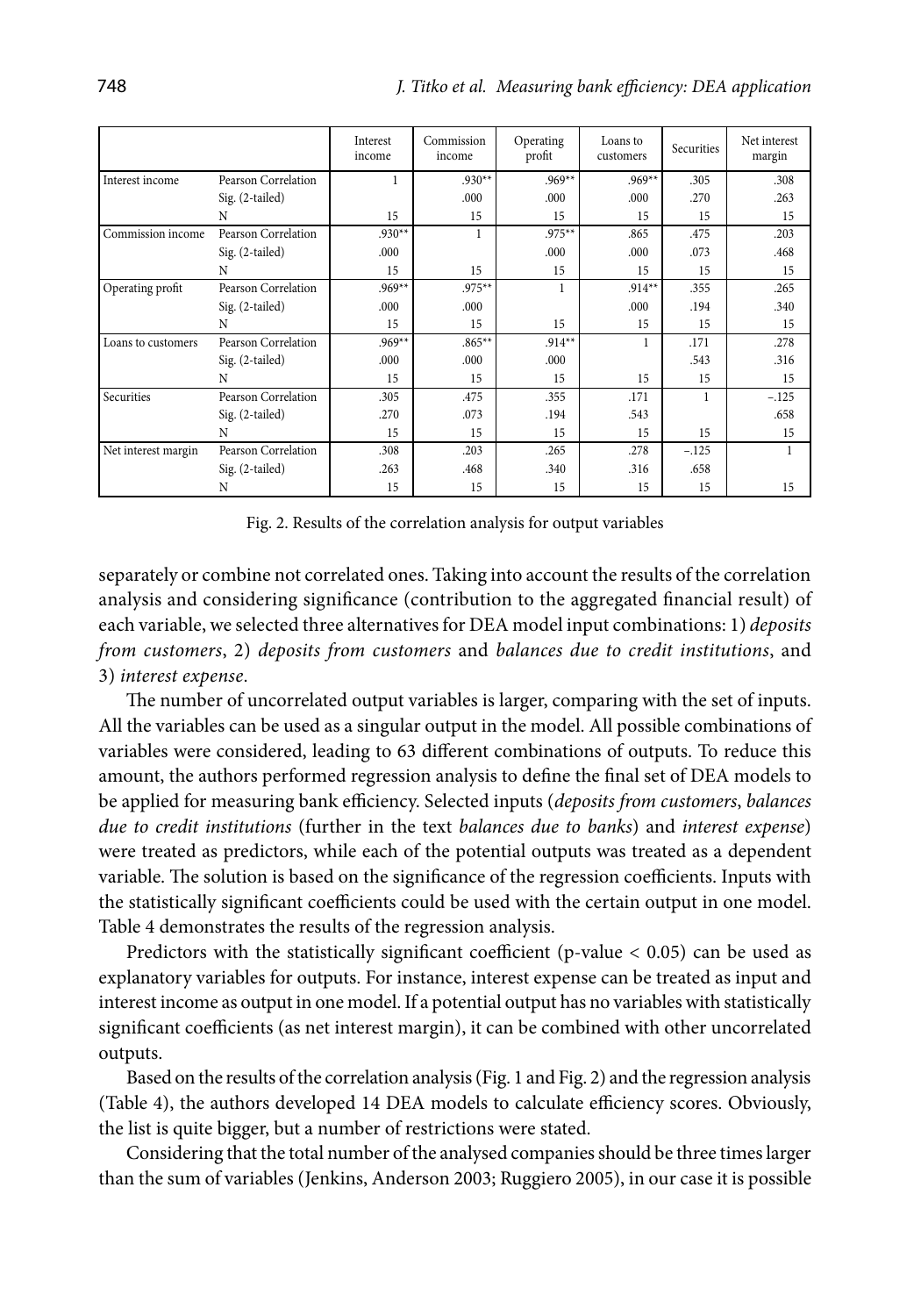| Regression model with  | R Square | Sig.  | Statistics on coefficients |       |
|------------------------|----------|-------|----------------------------|-------|
| the dependent variable | adjusted |       | Predictors                 | Sig.  |
|                        |          |       | Deposits from customers    | 0.647 |
| Loans                  | 0.944    | 0.000 | Balances due to banks      | 0.013 |
|                        |          |       | Interest expense           | 0.026 |
|                        |          |       | Deposits from customers    | 0.021 |
| Securities             | 0.567    | 0.004 | Balances due to banks      | 0.766 |
|                        |          |       | Interest expense           | 0.319 |
|                        |          |       | Deposits from customers    | 0.026 |
| Operating profit       | 0.959    | 0.000 | Balances due to banks      | 0.614 |
|                        |          |       | Interest expense           | 0.015 |
|                        |          |       | Deposits from customers    | 0.984 |
| Net interest margin    | 0.422    | 0.022 | Balances due to banks      | 0.638 |
|                        |          |       | Interest expense           | 0.312 |
|                        |          |       | Deposits from customers    | 0.177 |
| Interest income        | 0.981    | 0.000 | Balances due to banks      | 0.352 |
|                        |          |       | Interest expense           | 0.000 |
|                        |          |       | Deposits from customers    | 0.001 |
| Commission<br>income   | 0.966    | 0.000 | Balances due to banks      | 0.669 |
|                        |          |       | Interest expense           | 0.108 |

Table 4. Results of the regression analysis: models with different dependent variables

to employ maximum five inputs and outputs in the model. Besides, some variables cannot be used in one model even in the case they are not the correlated ones. For instance, interest income and net interest margin cannot be outputs simultaneously.

To achieve the established research goals, fourteen different combinations of variables were used to develop DEA models for measuring efficiency of Latvian banks. Models differ also in the number of incorporated variables: five models with two variables, five models with three variables, two models with four variables and two models with five variables (see Table 5).

The developed M1-M14 models were applied to measure relative efficiency of Latvian banks. Considering that DEA assumes all the variables to be non-negative numbers, value of net interest margin for PrivatBank was changed to zero (real value is –0.08).

Efficiency was measured, using DEAFrontier software. Received data was processed in SPSS 20.0 environment. Basic measures of descriptive statistics (min, max, median and standard deviation (StDev)) were calculated for each particular model and each individual bank. Kolmogorov-Smirnov test was applied to compare the data samples received from the application of DEA models with different variables combinations and to define the models providing different results. To reveal the variables contributing the most to the efficiency level regression analysis was performed, using DEA score as a dependent variable and models' inputs and outputs as predictors.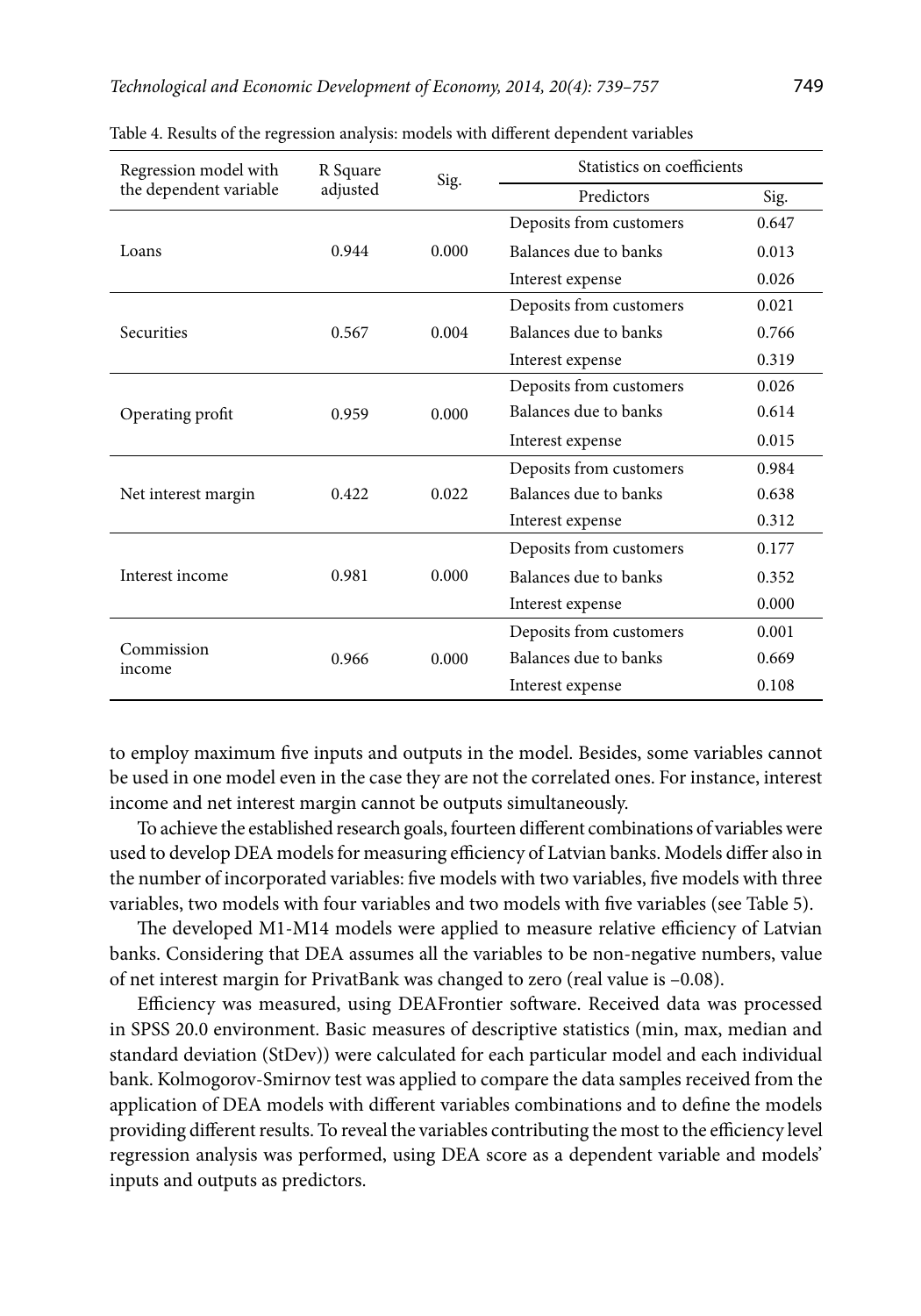| Model | Inputs                               | Outputs             | Model  | Inputs                               | Outputs                                                |
|-------|--------------------------------------|---------------------|--------|--------------------------------------|--------------------------------------------------------|
| M1(2) | Interest expense                     | Loans               | M8(3)  | Deposits<br>Balances due<br>to banks | Securities                                             |
| M2(2) | Interest expense                     | Operating<br>profit | M9(3)  | Deposits<br>Balances due<br>to banks | Operating profit                                       |
| M3(2) | Deposits                             | Securities          | M10(3) | Interest<br>expense                  | Loans<br>Securities                                    |
| M4(2) | Deposits                             | Operating<br>profit | M11(4) | Deposits<br>Balances due<br>to banks | Loans<br>Securities                                    |
| M5(2) | Interest expense                     | Interest<br>income  | M12(4) | Deposits                             | Securities<br>Commission income<br>Net interest margin |
| M6(3) | Deposits                             | Loans<br>Securities | M13(5) | Deposits<br>Balances due<br>to banks | Securities<br>Loans<br>Net interest margin             |
| M7(3) | Deposits<br>Balances due to<br>banks | Loans               | M14(5) | Deposits<br>Balances due<br>to banks | Securities<br>Commission income<br>Net interest margin |

Table 5. DEA models with different input-output combinations (number of variables)

## **3. Research results**

Application of input-oriented DEA models under VRS assumption yielded efficiency scores for the analysed banks (see Table 6 and Table 7).

| Bank name                        | M1    | M2    | M3    | M4    | M5    | M6    | M7    |
|----------------------------------|-------|-------|-------|-------|-------|-------|-------|
| <b>ABLV</b> Bank                 | 0.501 | 0.650 | 1     | 0.401 | 0.760 | 1     | 1     |
| Baltikums Bank                   | 0.872 | 1     | 0.166 | 0.915 | 1     | 0.193 | 0.243 |
| Baltic International Bank        | 0.524 | 0.286 | 0.251 | 0.735 | 0.711 | 0.396 | 0.697 |
| Citadele banka                   | 0.423 | 0.427 | 0.558 | 0.638 | 0.700 | 0.718 | 0.951 |
| Swedbank                         | 1     | 1     | 0.157 | 1     | 1     | 1     | 1     |
| NORVIK BANKA                     | 0.437 | 0.364 | 1     | 0.785 | 0.513 | 1     | 1     |
| SEB banka                        | 1     | 0.458 | 0.101 | 0.714 | 0.875 | 1     | 1     |
| Meridian Bank (SMP Bank in 2012) | 1     | 0.417 | 0.296 | 0.634 | 0.577 | 0.524 | 1     |
| DNB banka                        | 0.841 | 0.406 | 0.278 | 1     | 0.771 | 1     | 1     |
| PrivatBank                       | 0.213 | 0.114 | 0.104 | 0.358 | 0.217 | 0.177 | 0.263 |
| Regionala investiciju banka      | 0.163 | 0.091 | 0.157 | 0.573 | 0.454 | 0.264 | 0.478 |
| Rietumu Banka                    | 0.755 | 1     | 0.065 | 0.720 | 1     | 0.278 | 1     |
| TRASTA KOMERCBANKA               | 0.485 | 0.255 | 0.233 | 0.892 | 0.569 | 0.371 | 0.713 |
| Latvijas pasta banka             | 0.814 | 0.703 | 1     | 1     | 0.810 | 1     | 1     |
| Expobank                         | 1     | 1     | 0.267 | 0.502 | 1     | 0.267 | 0.267 |

Table 6. Efficiency scores estimated for Latvian banks, using models M1-M7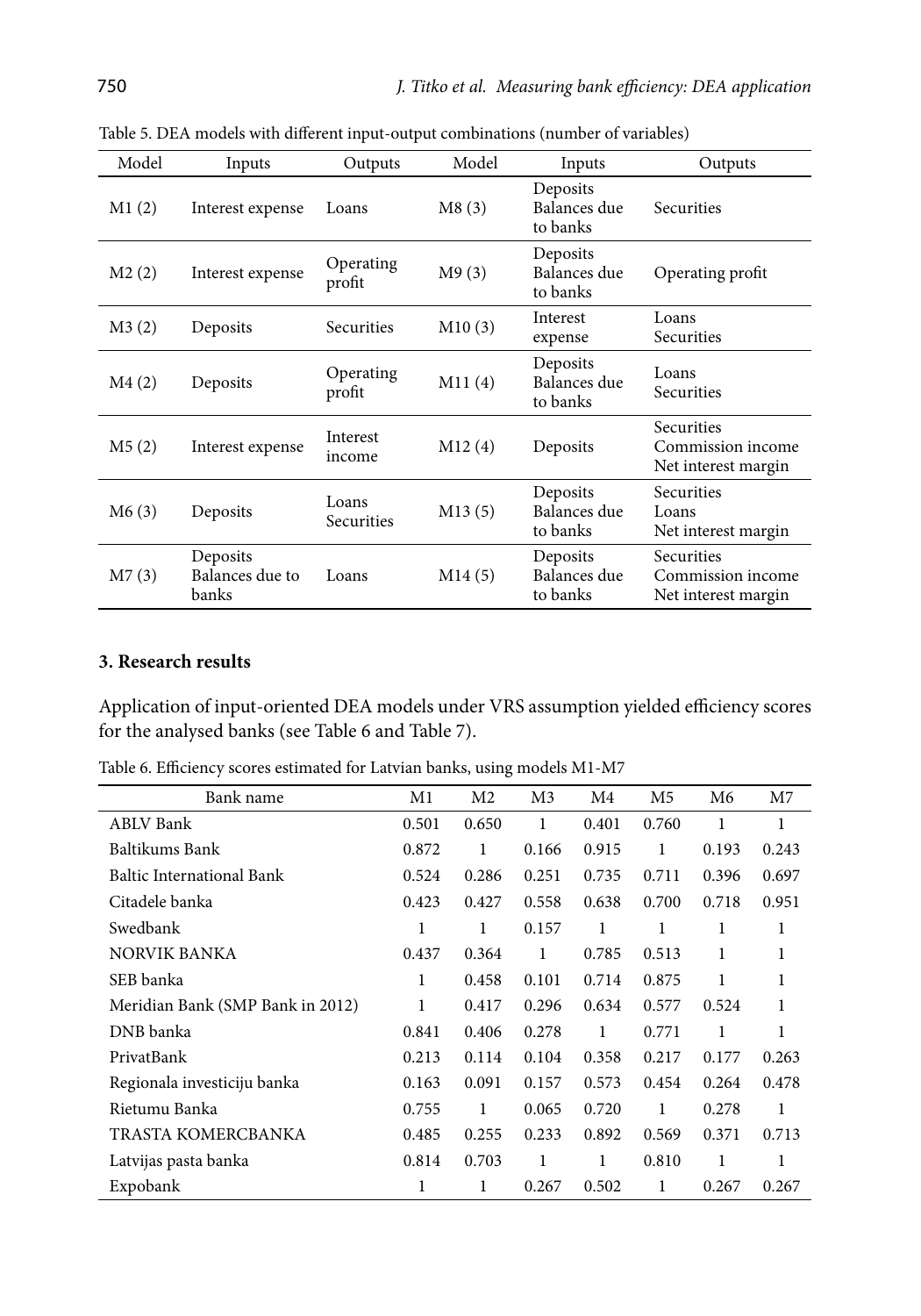| Bank name                        | M8    | M9    | M10   | M11   | M12   | M13   | M14   |
|----------------------------------|-------|-------|-------|-------|-------|-------|-------|
| <b>ABLV</b> Bank                 | 1     | 1     | 1     | 1     | 1     | 1     | 1     |
| Baltikums Bank                   | 0.166 | 1     | 0.990 | 0.243 | 1     | 0.243 | 1     |
| Baltic International Bank        | 0.251 | 1     | 0.553 | 0.702 | 0.535 | 1     | 1     |
| Citadele banka                   | 0.558 | 0.883 | 0.541 | 1     | 1     | 1     | 1     |
| Swedbank                         | 0.157 | 1     | 1     | 1     | 1     | 1     | 1     |
| NORVIK BANKA                     | 1     | 1     | 0.700 | 1     | 1     | 1     | 1     |
| SEB banka                        | 0.101 | 0.714 | 1     | 1     | 0.827 | 1     | 0.827 |
| Meridian Bank (SMP Bank in 2012) | 0.296 | 1     | 1     | 1     | 0.482 | 1     | 1     |
| DNB banka                        | 0.278 | 1     | 0.864 | 1     | 0.651 | 1     | 0.651 |
| PrivatBank                       | 0.104 | 0.385 | 0.213 | 0.263 | 0.321 | 0.263 | 0.321 |
| Regionala investiciju banka      | 0.157 | 0.645 | 0.184 | 0.492 | 0.324 | 0.492 | 0.324 |
| Rietumu Banka                    | 0.065 | 1     | 0.775 | 1     | 0.688 | 1     | 1     |
| TRASTA KOMERCBANKA               | 0.233 | 0.971 | 0.588 | 0.752 | 0.700 | 0.752 | 0.700 |
| Latvijas pasta banka             | 1     | 1     | 1     | 1     | 1     | 1     | 1     |
| Expobank                         | 0.267 | 0.547 | 1     | 0.267 | 0.267 | 0.267 | 0.267 |

Table 7. Efficiency scores estimated for Latvian banks, using models M8-M14

Without any statistical analysis, it is obvious that the best results are demonstrated by Swedbank, ABLV Bank, NORVIK BANKA and Latvijas pasta banka, which have 100% efficiency in 12, 10, 9 and 11 cases respectively. In turn, TRASTA KOMERCBANKA, PrivatBank and Regionala investiciju banka are inefficient whatever model specification is applied.

Table 8 summarizes the descriptive statistics measures for each particular model. Applying all the models, the maximal efficiency score is equal to 1, meaning that at least one bank in the sample was efficient. However, the distance between minimum and maximum is quite large. For instance, applying M3 and M8 models, the most efficient bank and the least efficient bank have difference in DEA scores equal to 0.935!

Table 9 summarizes the statistics measures, calculated for each individual bank. The results of almost all banks deviate significantly. Besides, ten banks from the sample demonstrate the lowest efficiency, calculated with the application of M3 and M8 models.

| Model          | Median | Min   | Max   | StDev | Model           | Median | Min   | Max   | StDev |
|----------------|--------|-------|-------|-------|-----------------|--------|-------|-------|-------|
| M1             | 0.755  | 0.163 | 1.000 | 0.283 | M8              | 0.251  | 0.065 | 1.000 | 0.332 |
| M2             | 0.427  | 0.091 | 1.000 | 0.316 | M <sub>9</sub>  | 1.000  | 0.385 | 1.000 | 0.196 |
| M3             | 0.251  | 0.065 | 1.000 | 0.332 | M <sub>10</sub> | 0.864  | 0.184 | 1.000 | 0.279 |
| M4             | 0.720  | 0.358 | 1.000 | 0.204 | M11             | 1.000  | 0.243 | 1.000 | 0.299 |
| M <sub>5</sub> | 0.760  | 0.217 | 1.000 | 0.225 | M12             | 0.700  | 0.267 | 1.000 | 0.271 |
| M6             | 0.524  | 0.177 | 1.000 | 0.341 | M13             | 1.000  | 0.243 | 1.000 | 0.303 |
| M7             | 1.000  | 0.243 | 1.000 | 0.299 | M14             | 1.000  | 0.267 | 1.000 | 0.275 |

Table 8. Results of the application of M1-M14 models: descriptive statistics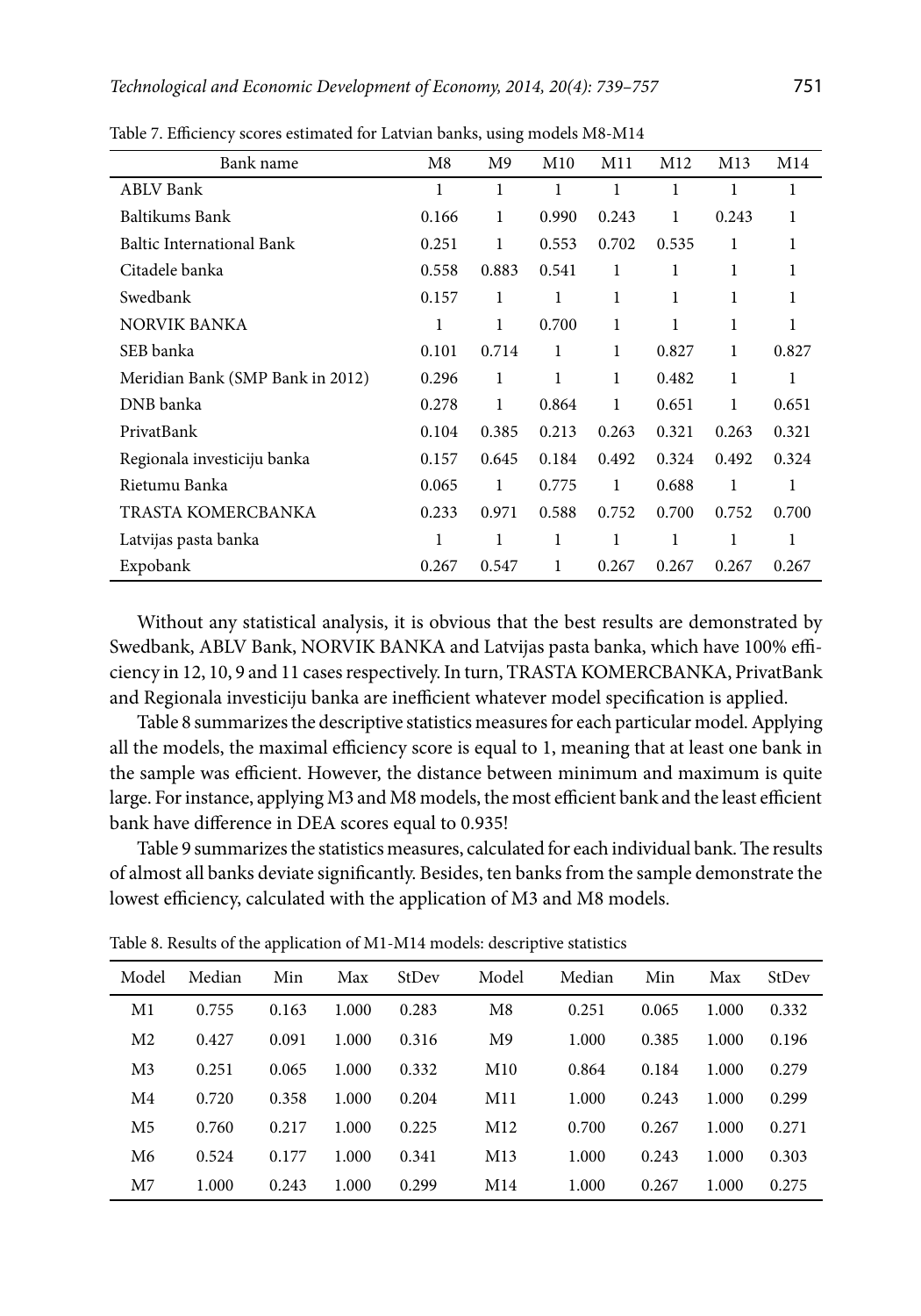| Bank name                        | Median | Min   | Max   | StDev |
|----------------------------------|--------|-------|-------|-------|
| ABLV Bank                        | 1.000  | 0.401 | 1.000 | 0.204 |
| Baltikums Bank                   | 0.893  | 0.166 | 1.000 | 0.380 |
| Baltic International Bank        | 0.625  | 0.251 | 1.000 | 0.257 |
| Citadele banka                   | 0.709  | 0.423 | 1.000 | 0.216 |
| Swedbank                         | 1.000  | 0.157 | 1.000 | 0.295 |
| NORVIK BANKA                     | 1.000  | 0.364 | 1.000 | 0.231 |
| SEB banka                        | 0.851  | 0.101 | 1.000 | 0.309 |
| Meridian Bank (SMP Bank in 2012) | 0.817  | 0.296 | 1.000 | 0.283 |
| DNB banka                        | 0.852  | 0.278 | 1.000 | 0.264 |
| PrivatBank                       | 0.240  | 0.104 | 0.385 | 0.088 |
| Regionala investiciju banka      | 0.324  | 0.091 | 0.645 | 0.172 |
| Rietumu Banka                    | 0.887  | 0.065 | 1.000 | 0.338 |
| TRASTA KOMERCBANKA               | 0.644  | 0.233 | 0.971 | 0.232 |
| Latvijas pasta banka             | 1.000  | 0.703 | 1.000 | 0.095 |
| Expobank                         | 0.267  | 0.267 | 1.000 | 0.320 |

Table 9. Efficiency of Latvian banks calculated with M1-M14 models: descriptive statistics

To reveal the models providing significantly different results, Kolmogorov-Smirnov test was applied. Data received with the application of two different models was compared, applying KS test for 91 pair of the developed 14 models (see Table 5). Table 10 demonstrates only the cases when the null hypothesis (samples are drawn from the same distribution) was rejected and the Kolmogorov-Smirnov statistic was significant at 0.05 level.

Analysing the result of KS test, it was revealed that the models M3 and M8 provide significantly different results, comparing with all other models. The reason is that only these particular models have *Securities* as a single output (see Table 5). Considering that the most Latvian banks are not actively engaged in securities investment business, it is clear why their efficiency decreases dramatically, applying these models. In turn, ABLV Bank, NORVIK BANKA and Latvijas pasta banka, which have substantial share of securities in their assets, demonstrate 100% efficiency with application of M3 and M8. However, we need the model with no discriminating effect. That is why the analysts should avoid using DEA models with *Securities* treated as a single output. However, *Securities* can be used as output in combination with another variable, for instance, *Loans*.

To specify the most appropriate variables for inclusion into DEA model, KS test results were used to reveal the cases when the null hypothesis (samples are drawn from the same distribution) was confirmed. Ten pairs of models were found and common variables were detected (see Table 11).

In seven cases the common variable is *Deposits from customers.* To test the assumption that deposits determine data similarity, regression analysis was performed. DEA efficiency calculated with the models M4, M7, M11, M12, M13, and M14 was used as a dependent variable, inputs and outputs of the corresponding model were used as predictors. The authors tested two alternatives for each model: with and without *Deposits*. In some cases adjusted R2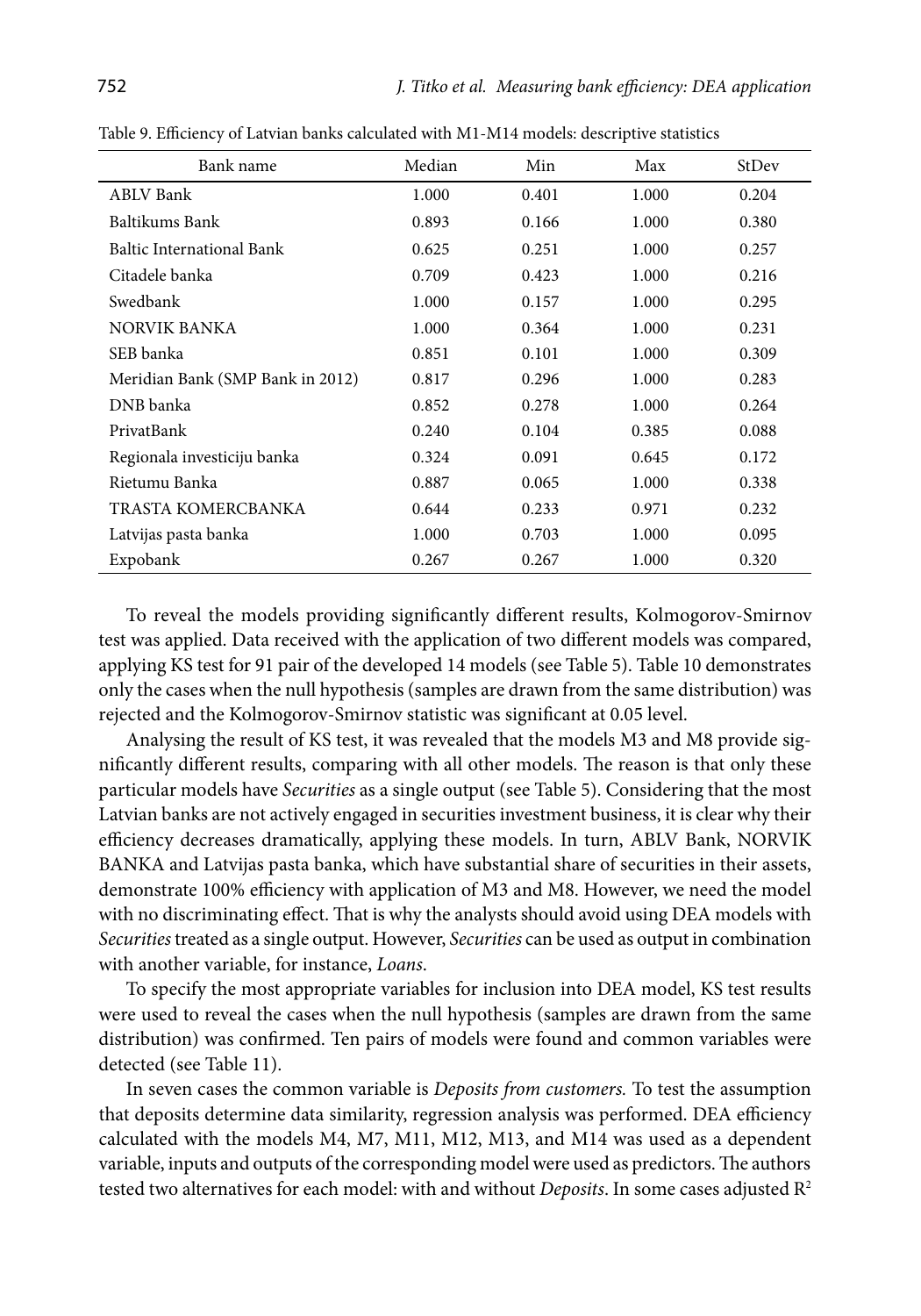| Pair of models                | Sig.  | Pair of models | Sig.  | Pair of models | Sig.  |
|-------------------------------|-------|----------------|-------|----------------|-------|
| M1 M3                         | 0.008 | M3 M10         | 0.008 | M7 M8          | 0.023 |
| M1 M8                         | 0.008 | M3 M11         | 0.023 | M8 M9          | 0.000 |
| M <sub>2</sub> M <sub>9</sub> | 0.020 | M3 M12         | 0.002 | M8 M10         | 0.008 |
| M3 M4                         | 0.000 | M3 M13         | 0.020 | <b>M8 M11</b>  | 0.023 |
| M3 M5                         | 0.002 | M3 M14         | 0.002 | M8 M12         | 0.002 |
| M3 M7                         | 0.023 | M4 M8          | 0.000 | M8 M13         | 0.020 |
| M3 M9                         | 0.000 | M5 M8          | 0.002 | M8 M14         | 0.002 |

Table 10. The results of Kolmogorov-Smirnov two-sample test

Table 11. The results of Kolmogorov-Smirnov two-sample test

| Models                         | Sig.  | Common variables                          | Models                          | Sig.  | Common variables                                      |
|--------------------------------|-------|-------------------------------------------|---------------------------------|-------|-------------------------------------------------------|
| M4 M5                          | 0.999 | No variables                              | M7 M13                          | 0.980 | Deposits; Balances due to banks;<br>Loans             |
| M4 M12                         | 0.904 | Deposits                                  | M7 M14                          | 0.980 | Deposits; Balances due to banks                       |
| M <sub>5</sub> M <sub>12</sub> | 0.998 | No variables                              | M <sub>11</sub> M <sub>13</sub> | 1.000 | Deposits; Balances due to banks;<br>Loans; Securities |
| M7 M10                         | 0.994 | Loans                                     | M <sub>11</sub> M <sub>14</sub> | 0.980 | Deposits; Balances due to banks                       |
| M7 M11                         | 1.000 | Deposits; Balances<br>due to banks; Loans | M <sub>13</sub> M <sub>14</sub> | 0.962 | Deposits; Balances due to banks;<br>Securities; NIM   |

even increased, removing *Deposits* from the model. Thus, we have no statistically significant evidence that *Deposits* have the significant impact on DEA score.

The same analysis was performed in regard to *Loans.* Variables of the M7, M10, M11, and M13 were used for regression analysis, using as a dependent variable DEA scores calculated with the corresponding model. Based on the results, *Loans* also cannot be considered as the significant contributor to the efficiency measure.

The results point to the fact that we cannot confirm the research hypothesis. This issue requires the further investigation with the larger data sample.

As the last step of the research 14 regression equations were constructed, using DEA scores as a dependent variable and all the model variables as predictors. The models were ranked from the highest value of the adjusted  $R^2$  to the lowest. M13, M12, and M14 models were on the top with the adjusted  $R^2$  equal to 0.923, 0.907 and 0.889 respectively. However, regression coefficients were not statistically significant. Probably, another set of models with different variables combinations should be developed and the results of their application should be tested to get more conclusive data.

#### **Conclusions**

In the current paper efficiency of Latvian banks was measured with application of input-oriented DEA model under VRS assumption. Based on the DEA-related literature review, fourteen alternative model specifications were developed, considering the results of previously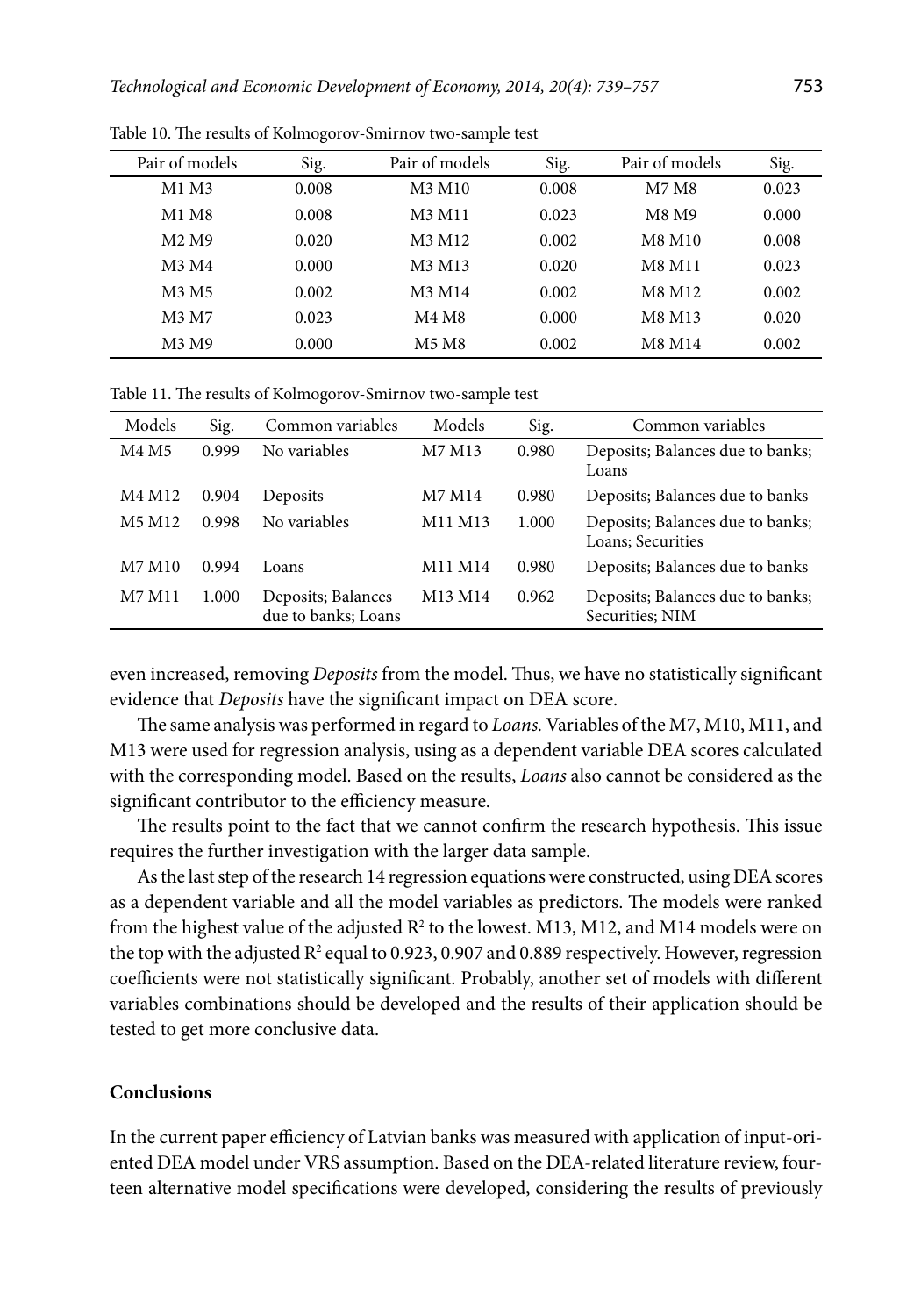conducted correlation analysis. Highly correlated variables were not included in one model. Besides, regression analysis was used to substantiate variables selection.

The best results were demonstrated by Swedbank, ABLV Bank, NORVIK BANKA and Latvijas pasta banka. In turn, TRASTA KOMERCBANKA, PrivatBank and Regionala investiciju banka are inefficient whatever model specification was applied. Top five Latvian banks in terms of assets also make top five in terms of efficiency. Swedbank (1.000) ABLV Bank (1.000) are the leaders. Rietumu banka (0.887), DNB banka (0.852) and SEB banka (0.851) take the third, fourth and fifth place respectively. The worst results (lowest average efficiency) are demonstrated by Regionala investiciju banka (0.324), Expobank (0.267) and PrivatBank (0.240).

Research hypothesis stated by the authors –*Deposits and loans should be used as the key variables in DEA model to measure efficiency of Latvian banks - was rejected.* 

The authors did not find any statistical evidence to support the hypothesis. The attempt to reveal the variable with the large contribution to the efficiency scores failed. The issue of variables selection to apply DEA method in the Latvian banking sector requires further investigation.

At the current moment the authors can provide only general recommendations. For instance, *Securities* cannot be used as a single output in DEA model for measuring efficiency of Latvian banks. The reason is that only several banks in the market deal with securities investments rather actively. It is better to use variables reflecting business specifics of all the market players to get fair results. Besides, during the period of financial turbulence it is better to use *Interest income* or other profit-oriented variables (net interest income, net interest margin or operating profit) as outputs instead of *Loans* due to the large share of non-performing loans in banks' assets.

For the future research the larger set of potential variables could be used. Besides, the developed models could be applied using latest financial data.

## **Acknowledgements**

Support for this work was provided by the Riga Technical University through the Scientific Research Project Competition for Young Researchers No. ZP-2013/03.

## **References**

- Adamauskas, S.; Krusinskas, R. 2012. Behavioural finance efficiency under the influence of country's economic cycle, *Inzinerine ekonomika* – *Engineering Economics* 23(4): 327–337.
- Adler, N.; Yazhemsky, E. 2010. Improving discrimination in data envelopment analysis: PCA–DEA or variable reduction, *European Journal of Operational Research* 202(1): 273–284. <http://dx.doi.org/10.1016/j.ejor.2009.03.050>
- Anayiotos, G.; Toroyan, H.; Vamvakidis, A. 2010. The efficiency of emerging Europe's banking sector before and after the recent economic crisis, *Financial Theory and Practice* 34(3): 247–267.
- Arshinova, T. 2011. The banking efficiency measurement using the frontier analysis techniques, *Journal of Applied Mathematics* 4(3): 165–176.
- Association of Commercial Banks of Latvia (ACBL). 2014. *The Banking Sector in Figures* [online], [cited 10 March 2014]. The Association of Commercial Banks of Latvia. Available from Internet: <http://www.bankasoc.lv/en/statistics/>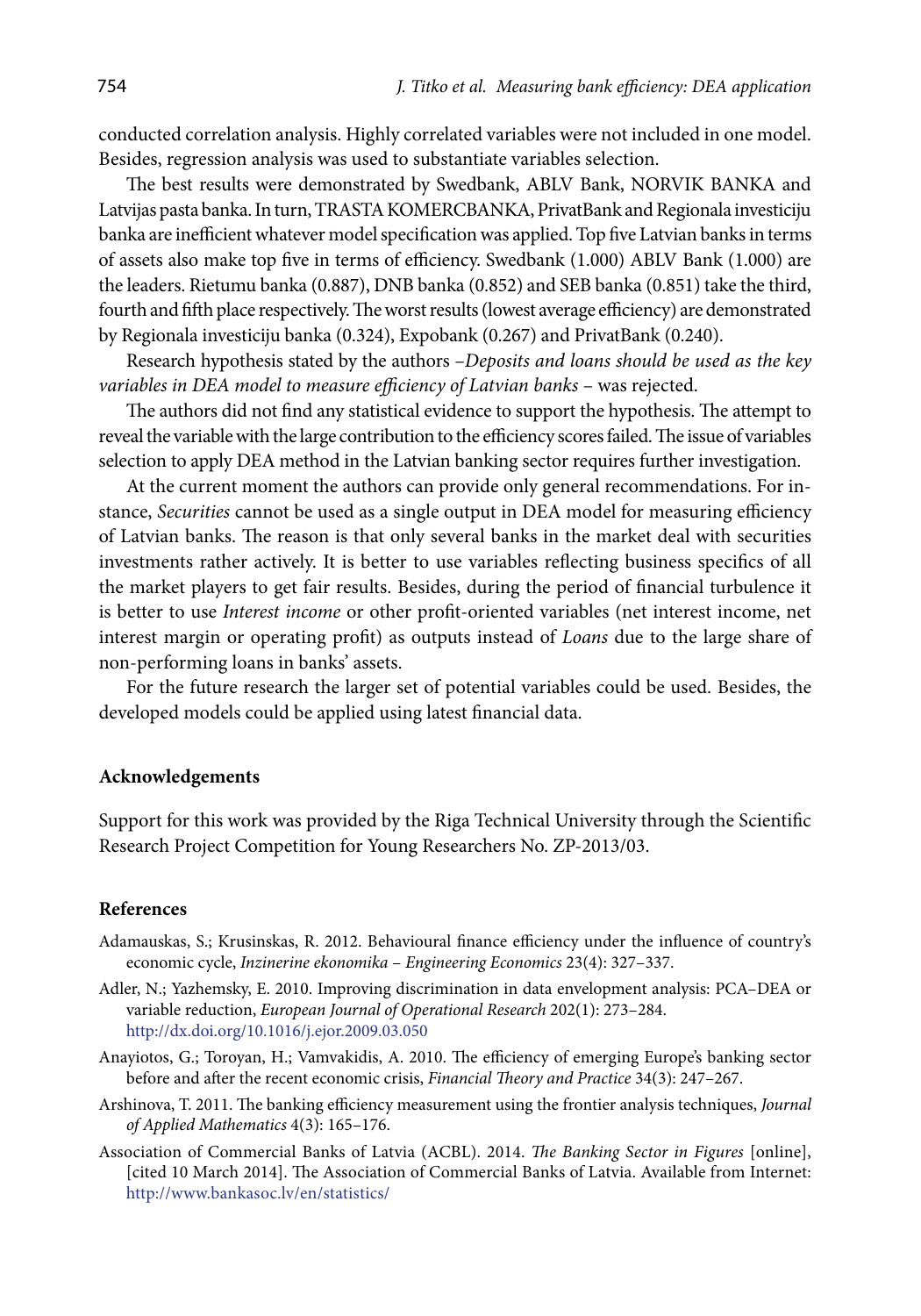- Baležentis, T.; Misiūnas, A.; Baležentis, A. 2013. Efficiency and productivity change across the economic sectors in Lithuania (2000–2010): the DEA–MULTIMOORA approach, *Technological and Economic Development of Economy* 19(Supplement 1): S191–S213.<http://dx.doi.org/10.3846/20294913.2013.881431>
- Banker, R.; Charnes, A.; Cooper, W. W. 1984. Some models for estimating technical and scale inefficiencies in data envelopment analysis, *Management Science* 30: 1078–1092. <http://dx.doi.org/10.1287/mnsc.30.9.1078>
- Beccalli, E.; Casu, B.; Girardone, C. 2006. Efficiency and stock performance in European banking, *Journal of Business Finance & Accounting* 33(1–2): 245–262.<http://dx.doi.org/10.1111/j.1468-5957.2006.01362.x>
- Bikker, J. A.; Bos, J. W. B. 2008. *Bank performance: a theoretical and empirical framework for the analysis of profitability, competition and efficiency*. New York: Routledge.
- Charnes, A.; Cooper, W. W.; Rhodes, E. 1978. Measuring the efficiency of decision-making units, *European Journal of Operational Research* 2: 429–444. [http://dx.doi.org/10.1016/0377-2217\(78\)90138-8](http://dx.doi.org/10.1016/0377-2217(78)90138-8)
- Coelli, T.; Rao, D. S.; Battese, G. E. 1998.*An introduction to efficiency and productivity analysis.* NY: Springer. <http://dx.doi.org/10.1007/978-1-4615-5493-6>
- Cooper, W. W.; Seiford, L. M.; Tone, K. 2007. *Data envelopment analysis: a comprehensive text with models, applications, references and DEA-solver software*. New York: Springer.
- Daraio, C.; Simar, L. 2007. *Advanced robust and nonparametric methods in efficiency analysis: methodology and applications*. New York: Springer.
- Debreu, G. 1951. The coefficient of resource utilization, *Econometrica* 19(3): 273–292. <http://dx.doi.org/10.2307/1906814>
- Eriņa, J.; Eriņš, I. 2013. Efficiency of the Latvian commercial banking system: a DEA model evaluation, in *18th International Scientific Conference "Economics and Management – 2013"*, 24–26 April 2013, Kaunas, Lithuania.
- Erkoc, T. E. 2012. Estimation methodology of economic efficiency: stochastic frontier analysis vs. data envelopment analysis, *International Journal of Academic Research in Economics and Management Sciences* 1(1): 1–23.
- European Central Bank (ECB). 2010. *Beyond ROE how to measure bank performance?* [online], [cited 11 October 2014]. European Central Bank. Available from Internet: [http://www.ecb.europa.eu/pub/](http://www.ecb.europa.eu/pub/pdf/other/beyondroehowtomeasurebankperformance201009en.pdf) [pdf/other/beyondroehowtomeasurebankperformance201009en.pdf](http://www.ecb.europa.eu/pub/pdf/other/beyondroehowtomeasurebankperformance201009en.pdf)
- European Central Bank (ECB). 2014. *Consolidated Banking Data 2004–2012* [online], [cited 1 March 2014]. European Central Bank. Available from Internet: <http://sdw.ecb.europa.eu/browse.do?node=71390>
- Fanchon, P. 2003. Variable selection for dynamic measures of efficiency in the computer industry, *International Advances in Economic Research* 9(3): 175–188.<http://dx.doi.org/10.1007/BF02295441>
- Farrell, M. J. 1957. The measurement of productive efficiency, *Journal of Royal Statistical Society* 120(A): 253–281.
- Ferreira, C. 2012. *Bank efficiency, market concentration and economic growth in the European Union.* WP 08/2011/DE/UECE. Technical University of Lisbon, Lisbon.
- Fethi, M. D.; Pasiouras, F. 2010. Assessing bank efficiency and performance with operational research and artificial intelligence techniques: a survey, *European Journal of Operational Research* 204(2): 189–198. <http://dx.doi.org/10.1016/j.ejor.2009.08.003>
- Financial and Capital Market Commission (FCMC). 2014a. *Banks* [online], [cited 10 March 2014]. Available from Internet: [http://fktk.lv/en/market/credit\\_institutions/banks1/](http://fktk.lv/en/market/credit_institutions/banks1/)
- Financial and Capital Market Commission (FCMC). 2014b. *Quarterly Reports 2004–2014* [online], [cited 10 March 2014]. Available from Internet: [http://fktk.lv/en/statistics/credit\\_institutions/quarterly\\_reports/](http://fktk.lv/en/statistics/credit_institutions/quarterly_reports/)
- Greuning, H.; Bratanovic, S. B. 2009. *Analyzing banking risk: a framework for assessing corporate governance and risk management*. IBRD/World Bank, Washington.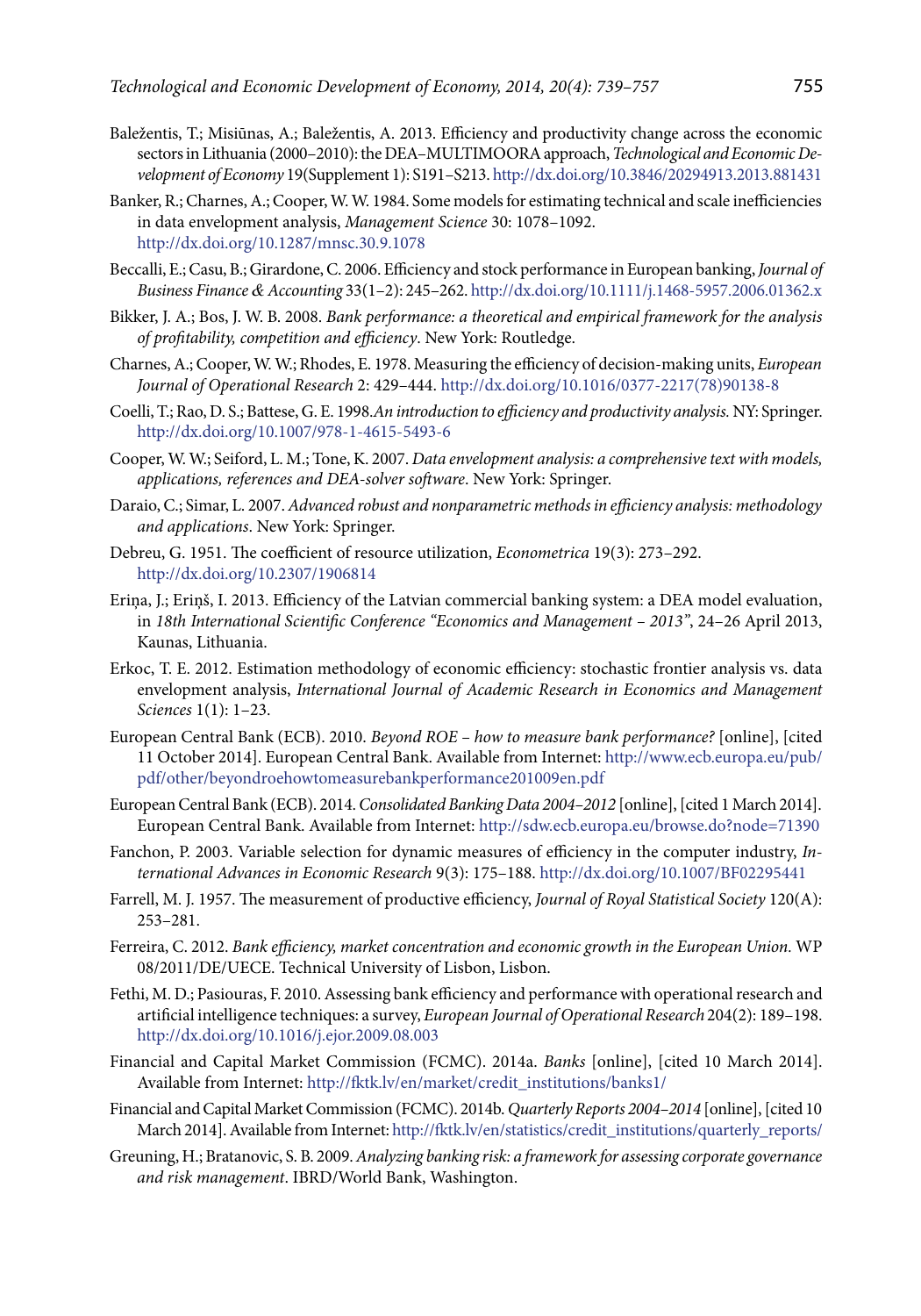- Hajiagha, S. H. R.; Akrami, H.; Zavadskas, E. K; Hashemi, S. S. 2013a. An intuitionistic fuzzy data envelopment analysis for efficiency evaluation under uncertainty: case of a finance and credit institution, *E&M Ekonomie a Management* 16(1): 128–137.
- Hajiagha, S. H R.; Zavadskas, E. K; Hashemi, S. S. 2013b. Application of stepwise data envelopment analysis and grey incidence analysis to evaluate the effectiveness of export promotion programs, *Journal of Business Economics and Management* 14(3): 638–650.<http://dx.doi.org/10.3846/16111699.2012.745819>
- Hajiagha, S. H. R.; Mahdiraji, H. A.; Zavadskas, E. K.; Hashemi, S. S. 2013c. A fuzzy data envelopment analysis approach based on parametric programming, *International Journal of Computers Communications & Control* 8(4): 594–607.<http://dx.doi.org/10.15837/ijccc.2013.4.580>
- Heffernan, S. 2005. *Modern Banking.* Chichester: John Wiley & Sons, Ltd.
- Hoque, R.; Rayan, I. 2012. Data envelopment analysis of banking sector, *Expert Systems with Applications*  39(9): 8212–8219.
- Jaržemskienė, I. 2012. Applying the method of measuring airport productivity in the Baltic region, *Transport* 27(2): 178–186. <http://dx.doi.org/10.3846/16484142.2012.694079>
- Jenkins, L.; Anderson, M. 2003. A multivariate statistical approach to reducing the number of variables in data envelopment analysis, *European Journal of Operational Research* 147(1): 51–61. [http://dx.doi.org/10.1016/S0377-2217\(02\)00243-6](http://dx.doi.org/10.1016/S0377-2217(02)00243-6)
- Karray, S. Ch.; Chichti, J. 2013. Bank size and efficiency in developing countries: intermediation approach versus value added approach and impact of non-traditional activities, *Asian Economic and Financial Review* 3(5): 593–613.
- Koopmans, T. C. 1951. An analysis of production as an efficient combination of activities, in T. C. Koopmans (Eds.). *Activity analysis of production and allocation*. NY: John Wiley and Sons, Inc.
- Lee, G.; Yu, M.-M.; Wang, L.-Ch. 2012. DEA-based integrated relationship of returns to scale an application to road maintenance in Taiwan, *Journal of Civil Engineering and Management* 18(5): 709–723. <http://dx.doi.org/10.3846/13923730.2012.723394>
- Liu, Z.-J.; Lin, F.; Fang, L.-P. 2009. Study of applying DEA to measure performance on bank implementing financial electronic data interchange, *Journal of Electronic Business Management* 7(4): 268–277.
- Lovell, C. K. 1993. Production frontiers and productive efficiency, Chapter 1 in A. O. Fried, A. K. Lovell, S. S. Schmidt (Eds.). *The measurement of productive efficiency*. Oxford: University Press.
- Luo, Y.; Bi, G.; Liang, L. 2012. Input/output indicator selection for DEA efficiency evaluation: an empirical study of Chinese commercial banks, *Expert Systems with Applications* 39(1): 1118–1123. <http://dx.doi.org/10.1016/j.eswa.2011.07.111>
- McAllister, P. H.; McMaus, D. 1993.Resolving the scale efficiency puzzle in banking, *Journal of Banking and Finance* 17: 389–405. [http://dx.doi.org/10.1016/0378-4266\(93\)90039-G](http://dx.doi.org/10.1016/0378-4266(93)90039-G)
- Nazarko, J.; Šaparauskas, J. 2014. Application of DEA method in efficiency evaluation of public higher education institutions, *Technological and Economic Development of Economy* 20(1): 25–44. <http://dx.doi.org/10.3846/20294913.2014.837116>
- Nigmonov, A. 2010. Bank performance and efficiency in Uzbekistan, *Eurasian Journal of Business and Economics* 3(5): 1–25.
- Pančurová, D.; Lyócsa, S. 2013. Determinants of commercial banks' efficiency: evidence from 11 CEE countries, *Czech Journal of Economics and Finance* 63(2): 152–179.
- Pastor, J. T.; Ruiz, J. L.; Sirvent, I. 2002. A statistical test for nested radial DEA models, *Operations Research*  50(4): 728–735.<http://dx.doi.org/10.1287/opre.50.4.728.2866>
- Ruggiero, J. 2005. Impact assessment of input omission on DEA, *International Journal of Information Technology & Decision Making* 4(03): 359–368. <http://dx.doi.org/10.1142/S021962200500160X>